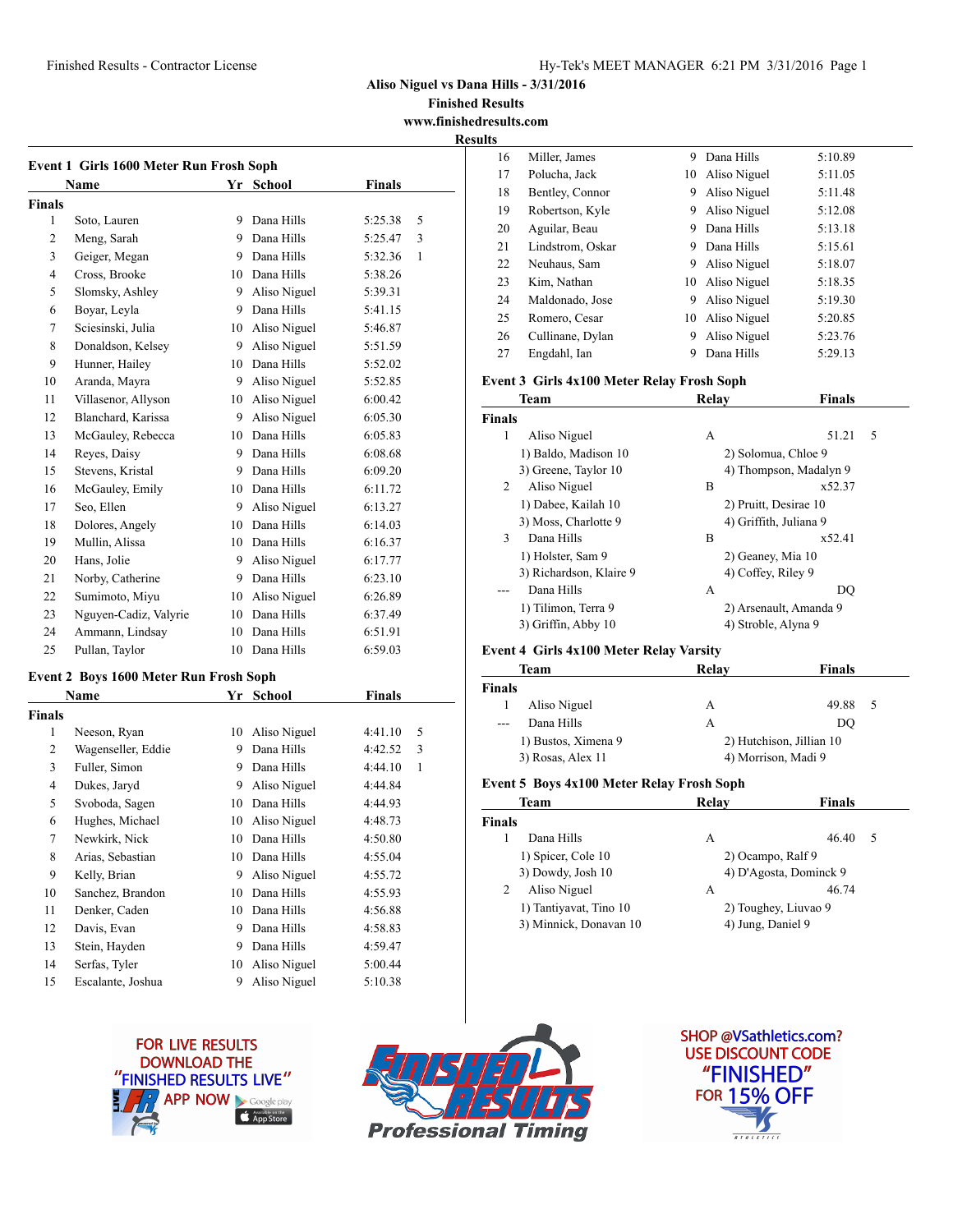### Finished Results - Contractor License Hy-Tek's MEET MANAGER 6:21 PM 3/31/2016 Page 2

**Aliso Niguel vs Dana Hills - 3/31/2016**

**Finished Results**

**www.finishedresults.com**

**Results Event 6 Boys 4x100 Meter Relay Varsity Team Relay Finals Finals** 1 Aliso Niguel **A** 43.79 5 1) Daggett, Kyle 12 2) Phillippy, Michael 10 3) Balbas, Kian 12 4) Galloway, John 12 2 Dana Hills A 44.11 1) Albrecht, Hunter 12 2) Kraus, Kristian 12 3) Fischer, Austin 12 4) Oswald, Brandon 10 **Event 7 Girls 1600 Meter Run Varsity Name Yr School Finals Finals** 1 Serrao, Sienna 12 Dana Hills 5:10.33 5 2 Keyvan, Leila 9 Dana Hills 5:10.59 3

| 3  | Kaloroumakis, Kathryn | 11 | Dana Hills   | 5:15.93 | 1 |
|----|-----------------------|----|--------------|---------|---|
| 4  | Harlow, Lainey        | 9  | Aliso Niguel | 5:16.76 |   |
| 5  | White, Alyssa         | 11 | Dana Hills   | 5:30.24 |   |
| 6  | Pai, Emily            | 11 | Dana Hills   | 5:40.90 |   |
| 7  | Jenkins, Sara         | 10 | Aliso Niguel | 5:41.90 |   |
| 8  | Thurman, Megan        | 11 | Dana Hills   | 5:43.48 |   |
| 9  | Grover, Cami          | 9  | Aliso Niguel | 5:43.56 |   |
| 10 | Loelkes, Katya        | 12 | Dana Hills   | 5:47.78 |   |
| 11 | Thein, Tiffany        | 12 | Dana Hills   | 6:10.36 |   |
| 12 | Trottman, Tatum       | 11 | Dana Hills   | 6:20.11 |   |
| 13 | Agar, Danielle        | 11 | Aliso Niguel | 6:24.99 |   |
| 14 | Conrad, Madison       | 11 | Dana Hills   | 6:27.10 |   |
| 15 | Alvillar, Stefani     | 12 | Dana Hills   | 6:33.16 |   |
| 16 | Rivadeneyra, Ashley   | 11 | Dana Hills   | 6:45.29 |   |
| 17 | Rodrigues, Sophia     | 12 | Dana Hills   | 6:57.37 |   |

#### **Event 8 Boys 1600 Meter Run Varsity**

| <b>Name</b>                                          | Yr                 | <b>School</b> | <b>Finals</b>      |    |
|------------------------------------------------------|--------------------|---------------|--------------------|----|
| <b>Finals</b>                                        |                    |               |                    |    |
| Landgraf, Jack<br>1                                  | 10                 | Dana Hills    | 4:21.28            | 5  |
| 1:01.048(1:01.048)                                   | 2:07.468(1:06.420) |               | 3:14.950(1:07.483) |    |
| 4:21.273 (1:06.323)                                  |                    |               |                    |    |
| $\mathcal{L}$<br>Turner, John<br>4:28.570 (4:28.570) | 11                 | Dana Hills    | 4:28.57            | 3  |
| 3<br>Konopka, Matt                                   |                    | 12 Dana Hills | 4:32.22            | -1 |
| 4:32.218 (4:32.218)                                  |                    |               |                    |    |
| Wilfert, Thomas<br>4                                 | 11                 | Dana Hills    | 4:33.71            |    |
| 4:33.710 (4:33.710)                                  |                    |               |                    |    |
| 5<br>Hough, Brandon                                  | 11                 | Dana Hills    | 4:34.48            |    |
| 4:34.471 (4:34.471)                                  |                    |               |                    |    |
| 6<br>Stites, Logan                                   | 12                 | Aliso Niguel  | 4:37.60            |    |
| 4:37.598 (4:37.598)                                  |                    |               |                    |    |

| 7  | Kanamori, Matt<br>4:44.512 (4:44.512)        | 11 | Aliso Niguel    | 4:44.52 |
|----|----------------------------------------------|----|-----------------|---------|
| 8  | Christensen, Mitchell<br>4:58.480 (4:58.480) | 11 | Aliso Niguel    | 4:58.48 |
| 9  | Harper, Evan<br>5:02.250 (5:02.250)          | 11 | Dana Hills      | 5:02.25 |
| 10 | Subannarat, Ake<br>5:13.330 (5:13.330)       |    | 12 Aliso Niguel | 5:13.33 |
| 11 | VanDijk, Jax<br>5:28.471 (5:28.471)          | 11 | Dana Hills      | 5:28.48 |
| 12 | Moenik, Will<br>5:29.508 (5:29.508)          | 11 | Aliso Niguel    | 5:29.51 |

#### **Event 9 Girls 100 Meter Hurdles Frosh Soph**

|               | Name              | Yг | School          | Finals    |     |
|---------------|-------------------|----|-----------------|-----------|-----|
| <b>Finals</b> |                   |    |                 |           |     |
| 1             | Faris, Jacqueline | 10 | Dana Hills      | 18.08     | 5   |
| 2             | Arsenault, Amanda | 9  | Dana Hills      | 18.15     | 3   |
| 3             | Shaver, Anna      | 9  | Dana Hills      | 18.70     | 1   |
| 4             | Burnight, Claire  | 10 | Dana Hills      | 19.12 0.6 |     |
| 5             | Vu, Katelyn       |    | 10 Aliso Niguel | 19.35 0.6 |     |
| 6             | Reyes, Therese    | 9  | Aliso Niguel    | 19.84 0.6 |     |
| 7             | Ferer, Jade       | 9  | Aliso Niguel    | 19.96 0.6 |     |
| 8             | Perkins, Katrina  | 9  | Aliso Niguel    | 20.44 0.6 |     |
| 9             | Hanna, Sophie     | 10 | Dana Hills      | 20.92     | 0.6 |

#### **Event 10 Girls 100 Meter Hurdles Varsity**

|               | Name               |    | Yr School       | <b>Finals</b>   |  |
|---------------|--------------------|----|-----------------|-----------------|--|
| <b>Finals</b> |                    |    |                 |                 |  |
| 1             | Earley, Camryn     |    | 10 Aliso Niguel | 16.59<br>5      |  |
| 2             | Chambers, Kayla    |    | 12 Dana Hills   | 16.86<br>3      |  |
| 3             | Ray, Hailey        | 9  | Dana Hills      | 16.91<br>1      |  |
| 4             | Crockett, Madeline | 9. | Aliso Niguel    | $16.98 - 0.8$   |  |
| 5             | Reed, Emma         |    | 12 Aliso Niguel | $17.55 - 0.8$   |  |
| 6             | Beveridge, Ryann   | 10 | Aliso Niguel    | $17.62 -0.8$    |  |
| 7             | Hale, Kyra         | 11 | Dana Hills      | 17.89<br>$-0.8$ |  |
| 8             | Aplin, Allison     | 11 | Dana Hills      | 20.02<br>$-0.8$ |  |

### **Event 11 Boys 110 Meter Hurdles Frosh Soph**

|               | Name               |    | Yr School       | Finals          |
|---------------|--------------------|----|-----------------|-----------------|
| <b>Finals</b> |                    |    |                 |                 |
|               | Chambers, Kyle     | 10 | Dana Hills      | 17.80<br>5      |
| 2             | Spicer, Cole       | 10 | Dana Hills      | 18.44<br>3      |
| 3             | Sellona, Ethan     |    | 10 Aliso Niguel | 18.67<br>-1     |
| 4             | Kim, Jonah         |    | 9 Aliso Niguel  | $18.85 - 0.3$   |
| 5             | Sears, Malcolm     |    | 10 Aliso Niguel | 19.87<br>$-0.3$ |
| 6             | Hodges, Matt       | 10 | Aliso Niguel    | $20.24 - 0.3$   |
|               | Van Hoomissen, Tim |    | Dana Hills      | $-0.3$<br>21.09 |





**SHOP @VSathletics.com? USE DISCOUNT CODE** "FINISHED" **FOR 15% OFF**  $\overline{a + u + r}$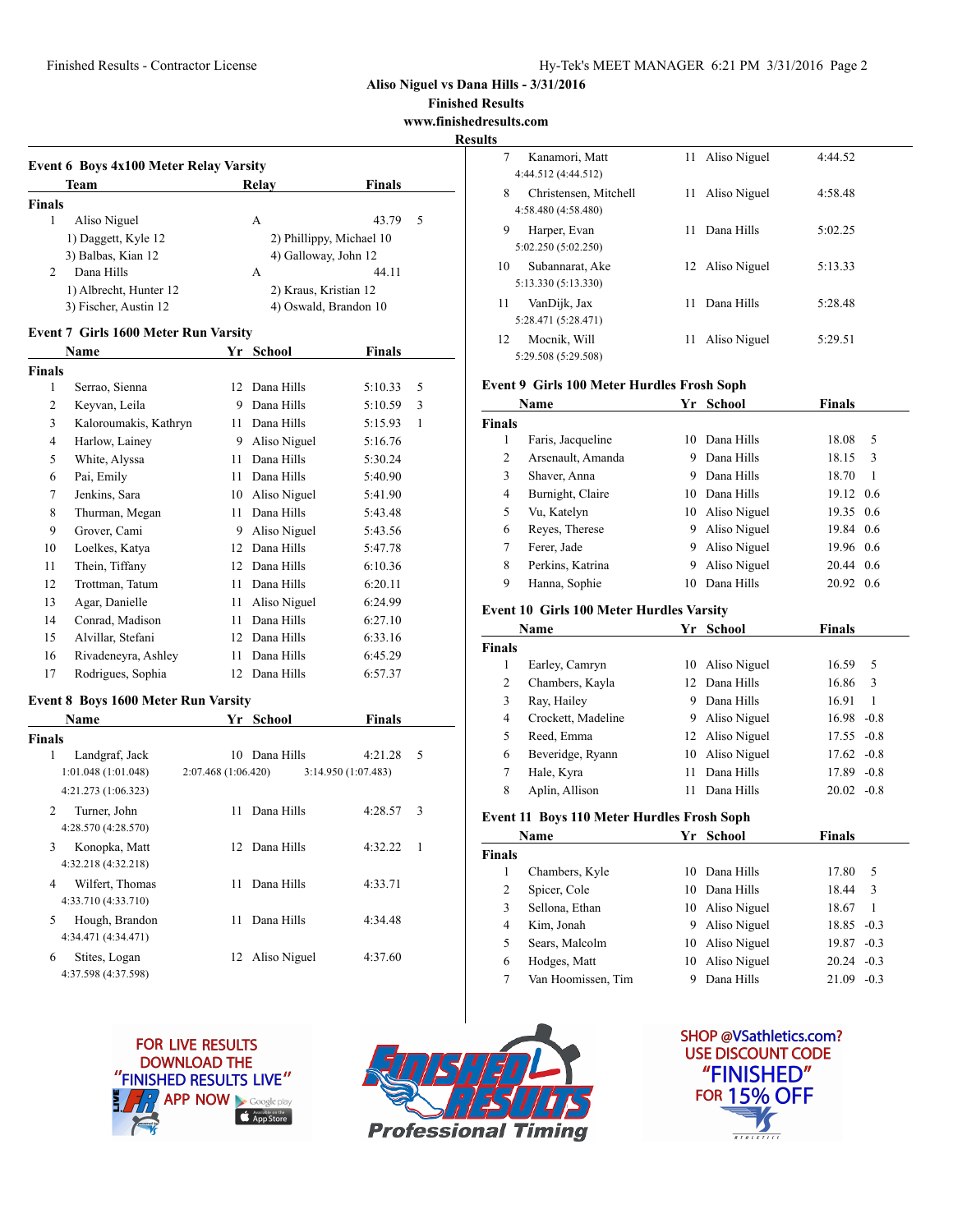**Finished Results**

**www.finishedresults.com**

#### **Results**

|   | Finals  (Event 11 Boys 110 Meter Hurdles Frosh Soph) |              |               |
|---|------------------------------------------------------|--------------|---------------|
|   | Name                                                 | Yr School    | <b>Finals</b> |
| 8 | Batterton, Noah                                      | 9 Dana Hills | $21.21 - 0.3$ |
| 9 | Vasquez, Isaac                                       | 9 Dana Hills | $21.94 - 0.3$ |
|   |                                                      |              |               |

## **Event 12 Boys 110 Meter Hurdles Varsity**

| <b>Name</b>   |                   |    | Yr School       | <b>Finals</b> |     |
|---------------|-------------------|----|-----------------|---------------|-----|
| <b>Finals</b> |                   |    |                 |               |     |
| 1             | Balbas, Kian      |    | 12 Aliso Niguel | 15.56         | .5  |
| 2             | Tina, Emilio      |    | 12 Dana Hills   | 15.64         | 3   |
| 3             | Lemire, Skyler    |    | 12 Dana Hills   | 16.38         |     |
| 4             | Peterson, Maxwell | 11 | Dana Hills      | 17.54 0.7     |     |
| 5             | Perkins, Steven   | 11 | Dana Hills      | 18.08 0.7     |     |
| 6             | Hokoki, Adam      | 10 | Aliso Niguel    | 18.61 0.7     |     |
| 7             | Mahjoud, Amin     | 10 | Aliso Niguel    | 19.16 0.7     |     |
| 8             | Kaufman, Jedidiah | 9  | Aliso Niguel    | 19.31         | 0.7 |
| 9             | Cochran, Jack     | 11 | Dana Hills      | 19.67         | 0.7 |

### **Event 13 Girls 400 Meter Run Frosh Soph**

|                | Name                                        | Yr | School       | Finals        |   |
|----------------|---------------------------------------------|----|--------------|---------------|---|
| <b>Finals</b>  |                                             |    |              |               |   |
| 1              | Keller, Alyssa                              | 10 | Aliso Niguel | 1:03.15       | 5 |
| $\overline{2}$ | Richardson, Klaire                          | 9  | Dana Hills   | 1:03.63       | 3 |
| 3              | Sugihara, Kellie                            | 10 | Aliso Niguel | 1:03.88       | 1 |
| 4              | Lodes, Sara                                 | 9  | Dana Hills   | 1:04.30       |   |
| 5              | Pruitt, Desirae                             | 10 | Aliso Niguel | 1:04.68       |   |
| 6              | Assaf, Maya                                 | 9  | Aliso Niguel | 1:05.25       |   |
| 7              | Griffin, Abby                               | 10 | Dana Hills   | 1:06.03       |   |
| 8              | Daly, Caroline                              | 9  | Dana Hills   | 1:07.53       |   |
| 9              | Hudson, Ashley                              | 9  | Dana Hills   | 1:11.92       |   |
|                | <b>Event 14 Girls 400 Meter Run Varsity</b> |    |              |               |   |
|                | <b>Name</b>                                 | Yr | School       | <b>Finals</b> |   |
| <b>Finals</b>  |                                             |    |              |               |   |
| 1              | Darden, Mia                                 | 10 | Aliso Niguel | 59.29         | 5 |
| 2              | Daly, Jennifer                              | 11 | Dana Hills   | 59.32         | 3 |
| 3              | Hutchison, Jillian                          | 10 | Dana Hills   | 1:01.56       | 1 |
| 4              | Morrison, Madi                              | 9  | Dana Hills   | 1:01.60       |   |
| 5              | Vrzal, Kylie                                | 11 | Aliso Niguel | 1:01.85       |   |
|                | Event 15 Boys 400 Meter Run Frosh Soph      |    |              |               |   |
|                | Name                                        | Yr | School       | Finals        |   |

| <b>Finals</b> |                  |                 |       |     |  |
|---------------|------------------|-----------------|-------|-----|--|
|               | Minnick, Donavan | 10 Aliso Niguel | 54.73 | - 5 |  |
| 2             | Williams, Trevor | 8 Aliso Niguel  | 54.96 | -3  |  |
| 3             | Millar, Dwight   | 10 Aliso Niguel | 56.18 |     |  |
| 4             | Lynn, Xavier     | 10 Aliso Niguel | 56.28 |     |  |
| 5             | Remever, Trevor  | Dana Hills      | 57.55 |     |  |
|               |                  |                 |       |     |  |

|   | Shapero, Nathaniel | 10 Dana Hills   | 57.75   |  |
|---|--------------------|-----------------|---------|--|
|   | Cassarino, Josh    | 10 Aliso Niguel | 59.45   |  |
|   | Garner, Dominick   | 10 Dana Hills   | 1:01.29 |  |
| 9 | Hoffman, Josh      | 9 Dana Hills    | 1:07.35 |  |
|   |                    |                 |         |  |

#### **Event 16 Boys 400 Meter Run Varsity**

|        | Name                  |    | Yr School       | Finals |     |
|--------|-----------------------|----|-----------------|--------|-----|
| Finals |                       |    |                 |        |     |
|        | Phillippy, Michael    |    | 10 Aliso Niguel | 50.42  | - 5 |
| 2      | Halvax, Max           | 10 | Dana Hills      | 50.65  | 3   |
| 3      | Darden, Isaiah        |    | 10 Aliso Niguel | 51.35  | 1   |
| 4      | Ray, Kevin            |    | 12 Aliso Niguel | 52.30  |     |
| 5      | Bond-Flaza, Christian |    | 11 Aliso Niguel | 54.02  |     |
| 6      | Lemire, Scout         | 11 | Dana Hills      | 55.21  |     |
|        | Zoch, Cooper          |    | Dana Hills      | 57.13  |     |

## **Event 17 Girls 100 Meter Dash Frosh Soph**

|                | Name               | Yr | <b>School</b> | <b>Finals</b> |        |
|----------------|--------------------|----|---------------|---------------|--------|
| <b>Finals</b>  |                    |    |               |               |        |
| 1              | Tilimon, Terra     | 9  | Dana Hills    | 13.21         | 5      |
| 2              | Thompson, Madalyn  | 9  | Aliso Niguel  | 13.35         | 3      |
| 3              | Baldo, Madison     | 10 | Aliso Niguel  | 13.55         | 1      |
| $\overline{4}$ | Solomua, Chloe     | 9  | Aliso Niguel  | 13.66         | 0.6    |
| 5              | Stroble, Alyna     | 9  | Dana Hills    | 13.70         | 0.6    |
| 6              | Geaney, Mia        | 10 | Dana Hills    | 13.77         | 0.6    |
| 7              | Dabee, Kailah      | 10 | Aliso Niguel  | 13.79         | 0.6    |
| 8              | Holster, Sam       | 9  | Dana Hills    | 13.82         | 0.6    |
| 9              | Kader, Samira      | 9  | Aliso Niguel  | 13.97         | 0.1    |
| 10             | Novida, Jade       | 9  | Aliso Niguel  | 14.00         | 0.1    |
| 11             | Greene, Taylor     | 10 | Aliso Niguel  | 14.12         | 0.1    |
| 12             | Griffith, Juliana  | 9  | Aliso Niguel  | 14.39         | $-1.5$ |
| 13             | Guzman, Ashley     | 9  | Dana Hills    | 14.62         | 0.1    |
| 14             | Moss, Charlotte    | 9  | Aliso Niguel  | 14.64         | 0.1    |
| 15             | Cross, Taylor      | 10 | Dana Hills    | 14.73         | 0.1    |
| 16             | McKeown, Mia       | 9  | Dana Hills    | 14.76         | 0.1    |
| 17             | Siciliani, Natalie | 9  | Aliso Niguel  | 14.96         | $-1.5$ |
| 18             | LaBella, Katie     | 9  | Dana Hills    | 15.00         | 0.1    |
| 19             | Austin, Clarrisa   | 9  | Dana Hills    | 15.13         | 0.1    |
| 20             | Escalante, Sam     | 10 | Dana Hills    | 15.37         | $-1.5$ |
|                |                    |    |               |               |        |

# **Event 18 Girls 100 Meter Dash Varsity**

|        | Name            |   | Yr School       | <b>Finals</b>   |  |
|--------|-----------------|---|-----------------|-----------------|--|
| Finals |                 |   |                 |                 |  |
|        | Turner, Alycia  |   | 10 Aliso Niguel | 13.12<br>- 5    |  |
|        | Abad, Kiana     |   | 11 Aliso Niguel | 13.20<br>3      |  |
|        | Ray, Hailey     | 9 | Dana Hills      | 13.21           |  |
| 4      | Bustos, Ximena  | 9 | Dana Hills      | 13.41<br>$-0.9$ |  |
|        | Johnson, Sierra |   | 12 Aliso Niguel | $-0.9$<br>13.68 |  |





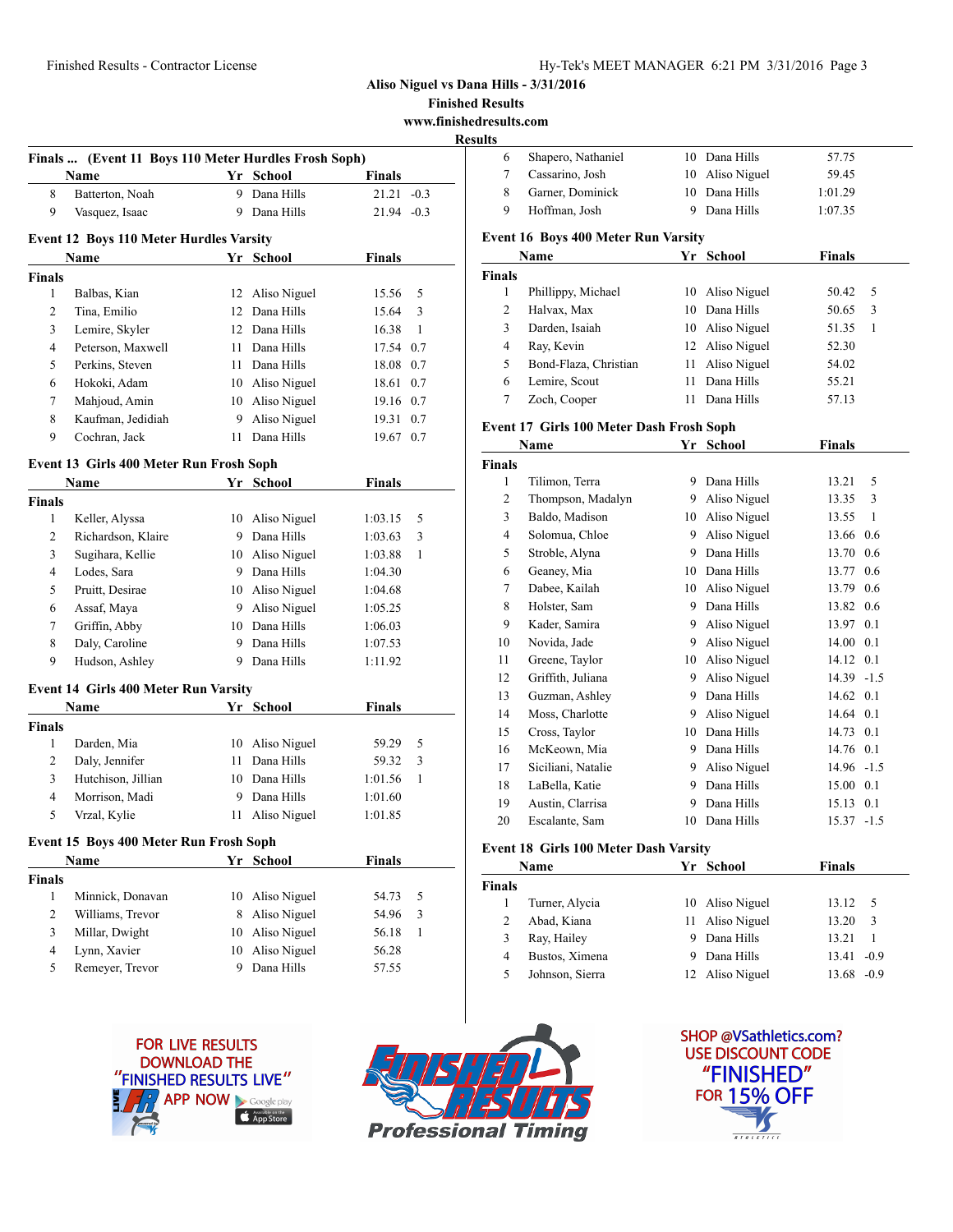**Finished Results www.finishedresults.com**

**Results**

|                | Finals  (Event 18 Girls 100 Meter Dash Varsity) |    |                 |               |              |
|----------------|-------------------------------------------------|----|-----------------|---------------|--------------|
|                | Name                                            |    | Yr School       | <b>Finals</b> |              |
| 6              | Hoang, Tianna                                   | 11 | Aliso Niguel    | 13.80 -0.9    |              |
| 7              | Hale, Kyra                                      | 11 | Dana Hills      | $13.90 -0.9$  |              |
| 8              | Rosas, Alex                                     | 11 | Dana Hills      | $14.22 - 0.9$ |              |
|                | Event 19 Boys 100 Meter Dash Frosh Soph         |    |                 |               |              |
|                | Name                                            |    | Yr School       | <b>Finals</b> |              |
| <b>Finals</b>  |                                                 |    |                 |               |              |
| 1              | D'Agosta, Dominck                               | 9  | Dana Hills      | 11.81         | 5            |
| $\overline{2}$ | Koesel, Drew                                    |    | 9 Aliso Niguel  | 12.08         | 3            |
| 3              | Toughey, Liuvao                                 |    | 9 Aliso Niguel  | 12.09         | $\mathbf{1}$ |
| 4              | Tantiyavat, Tino                                |    | 10 Aliso Niguel | $12.24 - 1.6$ |              |
| 5              | Tran, Justin                                    |    | 10 Aliso Niguel | 12.25         | 3.6          |
| 6              | Jung, Daniel                                    | 9  | Aliso Niguel    | $12.29 - 1.6$ |              |
| 7              | Cuenca, Erick                                   | 10 | Aliso Niguel    | 12.61         | $-1.6$       |
| 8              | Ocampo, Ralf                                    | 9  | Dana Hills      | $12.65 - 1.6$ |              |
| 9              | Menda, Brian                                    | 10 | Aliso Niguel    | 12.67 3.6     |              |
| 10             | Estakhri, Sepehr                                | 10 | Aliso Niguel    | 12.71         | 3.6          |
| 11             | Medoza, Sergio                                  | 9  | Aliso Niguel    | 12.75 3.6     |              |
| 12             | Duncan, Jack                                    | 10 | Aliso Niguel    | 12.78         | 3.6          |
| 13             | Aleman, Victor                                  | 9  | Dana Hills      | 12.81         | $-1.6$       |
| 14             | Faridi, Gavin                                   |    | 9 Aliso Niguel  | 12.87 3.6     |              |
| 15             | Swank, Josh                                     | 10 | Aliso Niguel    | 12.93 0.3     |              |
| 16             | Cho, Hyung Jin                                  | 9  | Aliso Niguel    | 12.97 3.6     |              |
| 17             | Faridi, Garrison                                | 9. | Aliso Niguel    | 13.04 3.6     |              |
| 18             | Tang, Dillon                                    | 9  | Aliso Niguel    | 13.29 0.3     |              |
| 19             | Garcia, Daniel                                  |    | 10 Aliso Niguel | 14.40 3.6     |              |
|                | <b>Event 20 Boys 100 Meter Dash Varsity</b>     |    |                 |               |              |
|                | Name                                            |    | Yr School       | <b>Finals</b> |              |
| <b>Finals</b>  |                                                 |    |                 |               |              |
| 1              | Galloway, John                                  | 12 | Aliso Niguel    | 11.27         | 5            |
| 2              | Fischer, Austin                                 | 12 | Dana Hills      | 11.36         | 3            |
| 3              | Daggett, Kyle                                   | 12 | Aliso Niguel    | 11.59         | 1            |
| 4              | Oswald, Brandon                                 | 10 | Dana Hills      | 11.70         | $-0.5$       |
| 5              | Lynch, Ryder                                    | 11 | Dana Hills      | 11.73         | $-0.5$       |
| 6              | Monarch, Mason                                  | 9  | Aliso Niguel    | 11.75         | $-0.5$       |
| 7              | Finnegan, Noah                                  | 9  | Aliso Niguel    | 11.75         | $-0.5$       |
| 8              | Kraus, Kristian                                 |    | 12 Dana Hills   | $11.82 -0.5$  |              |
| 9              | Mendaros, Kyle                                  |    | 12 Aliso Niguel | $11.84 - 0.1$ |              |
| 10             | Sayono, Jacob                                   | 12 | Aliso Niguel    | $12.08 - 0.1$ |              |
| 11             | Ahmed, Kameron                                  | 11 | Aliso Niguel    | $12.14 - 0.1$ |              |
|                | Event 21 Girls 800 Meter Run Frosh Soph         |    |                 |               |              |
|                | Name                                            |    | Yr School       | <b>Finals</b> |              |
| Finals         |                                                 |    |                 |               |              |
| 1              | Meng, Sarah                                     |    | 9 Dana Hills    | 2:24.99       | 5            |





| Ś              |                      |    |              |         |   |
|----------------|----------------------|----|--------------|---------|---|
| 2              | Franco, Tabitha      | 10 | Dana Hills   | 2:31.02 | 3 |
| 3              | Mathes, Tess         | 9  | Dana Hills   | 2:32.19 | 1 |
| $\overline{4}$ | Soto, Lauren         | 9  | Dana Hills   | 2:33.68 |   |
| 5              | Slomsky, Ashley      | 9  | Aliso Niguel | 2:34.21 |   |
| 6              | Southard, Sophia     | 10 | Dana Hills   | 2:35.55 |   |
| 7              | Amirghahari, Natasha | 10 | Aliso Niguel | 2:36.20 |   |
| 8              | Jacobs, Sydney       | 9  | Aliso Niguel | 2:37.02 |   |
| 9              | Donaldson, Kelsey    | 9  | Aliso Niguel | 2:39.89 |   |
| 10             | Boyar, Leyla         | 9  | Dana Hills   | 2:40.33 |   |
| 11             | Sciesinski, Julia    | 10 | Aliso Niguel | 2:41.43 |   |
| 12             | Hanna, Isabella      | 10 | Dana Hills   | 2:42.22 |   |
| 13             | Blanchard, Karissa   | 9  | Aliso Niguel | 2:46.79 |   |
| 14             | Tackett, Allison     | 9  | Aliso Niguel | 2:46.97 |   |
| 15             | McGauley, Rebecca    | 10 | Dana Hills   | 2:47.24 |   |
| 16             | Seo, Ellen           | 9  | Aliso Niguel | 2:47.36 |   |
| 17             | Macabitas, Kayla     | 9  | Aliso Niguel | 2:52.18 |   |
| 18             | Stevens, Kristal     | 9  | Dana Hills   | 2:52.75 |   |
| 19             | Mullin, Alissa       | 10 | Dana Hills   | 2:58.61 |   |
| 20             | Sanchez, Myriam      | 11 | Dana Hills   | 3:04.09 |   |
|                |                      |    |              |         |   |

## **Event 22 Girls 800 Meter Run Varsity**

| Name          |                       | Yr  | School        | Finals  |   |
|---------------|-----------------------|-----|---------------|---------|---|
| <b>Finals</b> |                       |     |               |         |   |
| 1             | Serrao, Sienna        |     | 12 Dana Hills | 2:24.99 | 5 |
| 2             | Perkins, Camille      |     | 12 Dana Hills | 2:27.01 | 3 |
| 3             | Clark, Avery          | 11  | Dana Hills    | 2:27.25 | 1 |
| 4             | Kaloroumakis, Kathryn | 11  | Dana Hills    | 2:32.77 |   |
| 5             | Lattin, Claire        | 9   | Aliso Niguel  | 2:34.16 |   |
| 6             | Dietz, Jamie          | 11  | Aliso Niguel  | 2:38.63 |   |
| 7             | Pai, Emily            | 11  | Dana Hills    | 2:38.78 |   |
| 8             | Rodrigues, Sophia     | 12. | Dana Hills    | 3:11.17 |   |

### **Event 23 Boys 800 Meter Run Frosh Soph**

| Name          |                 | Yr | <b>School</b> | <b>Finals</b> |   |
|---------------|-----------------|----|---------------|---------------|---|
| <b>Finals</b> |                 |    |               |               |   |
| 1             | Dowdy, Josh     | 10 | Dana Hills    | 2:04.45       | 5 |
| 2             | Hughes, Michael | 10 | Aliso Niguel  | 2:09.55       | 3 |
| 3             | Cota, Grant     | 10 | Dana Hills    | 2:10.14       | 1 |
| 4             | Dukes, Jaryd    | 9  | Aliso Niguel  | 2:10.44       |   |
| 5             | Baker, Sean     | 9  | Aliso Niguel  | 2:14.35       |   |
| 6             | Robertson, Kyle | 9  | Aliso Niguel  | 2:14.83       |   |
| 7             | Newkirk, Nick   | 10 | Dana Hills    | 2:15.76       |   |
| 8             | Kutcher, Josh   | 9  | Dana Hills    | 2:16.59       |   |
| 9             | Kelly, Brian    | 9  | Aliso Niguel  | 2:17.34       |   |
| 10            | Ivory, Micah    | 10 | Dana Hills    | 2:18.96       |   |
| 11            | Serfas, Tyler   | 10 | Aliso Niguel  | 2:20.43       |   |
| 12            | Smith, Josh     | 9  | Dana Hills    | 2:20.80       |   |
| 13            | Romero, Cesar   | 10 | Aliso Niguel  | 2:21.48       |   |

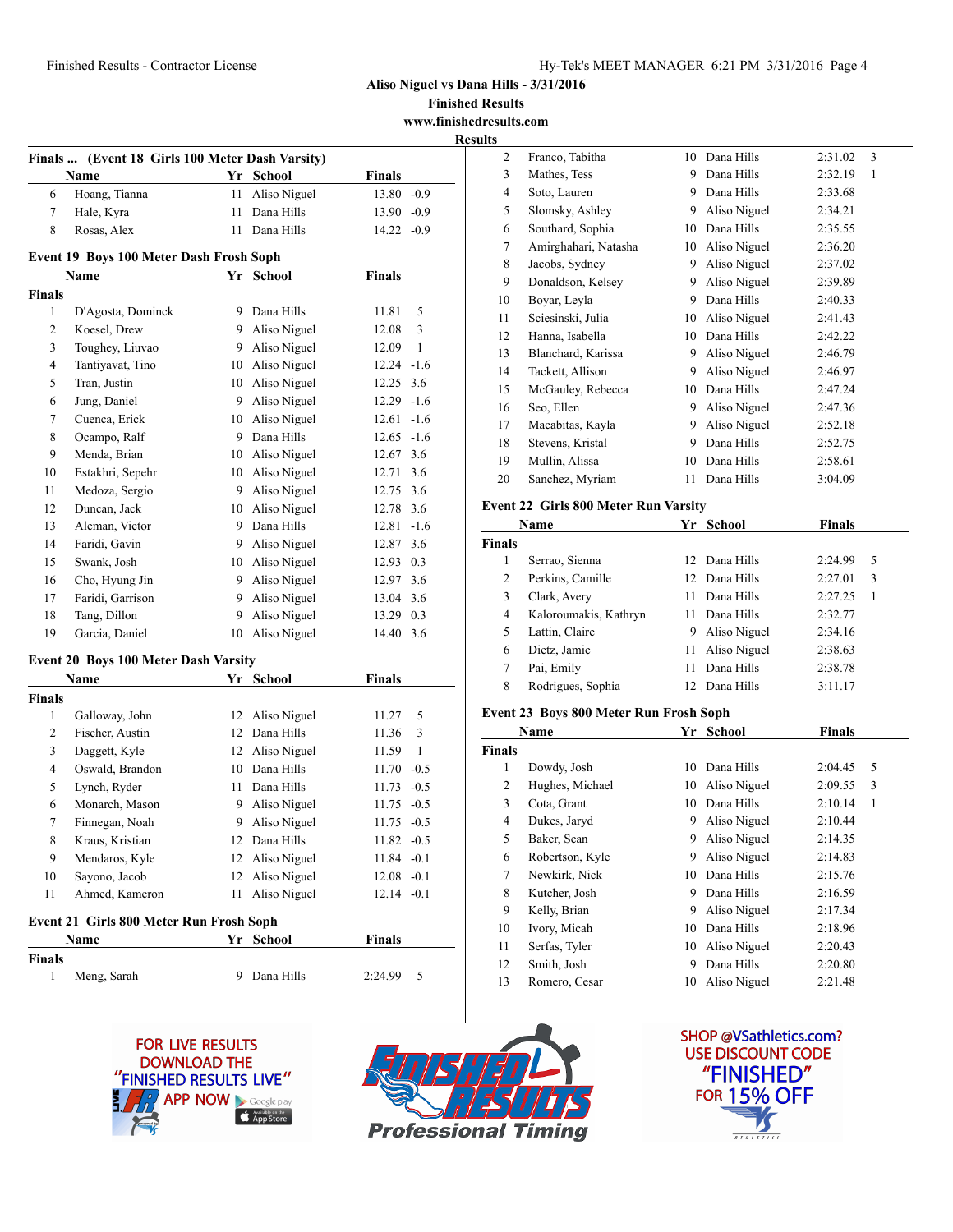### Finished Results - Contractor License Hy-Tek's MEET MANAGER 6:21 PM 3/31/2016 Page 5

**Aliso Niguel vs Dana Hills - 3/31/2016**

**Finished Results www.finishedresults.com**

**Results**

| Name<br>Neeson, Ryan<br>Bentley, Connor<br>Borovinsky, Ryan<br>Aguilar, Beau<br>Kim, Nathan<br>Lindstrom, Oskar<br>Neuhaus, Sam<br>Cullinane, Dylan<br>Kubalsky, Payton<br><b>Event 24 Boys 800 Meter Run Varsity</b><br>Name<br>Ogden, Jake<br>Coppi, Mason<br>Stein, Colin<br>Zdunich, Gabriel<br>Konopka, Matt<br>Kanamori, Matt<br>Wilfert, Thomas<br>Harper, Evan | 9.<br>11<br>11<br>11                                                                                                                                                                                                             | Yr School<br>10 Aliso Niguel<br>Aliso Niguel<br>10 Dana Hills<br>9 Dana Hills<br>10 Aliso Niguel<br>9 Dana Hills<br>9 Aliso Niguel<br>9 Aliso Niguel<br>9 Dana Hills<br>Yr School<br>12 Dana Hills<br>12 Dana Hills<br>12 Dana Hills<br>12 Aliso Niguel<br>12 Dana Hills<br>Aliso Niguel<br>Dana Hills | <b>Finals</b><br>2:23.98<br>2:25.20<br>2:26.17<br>2:26.55<br>2:26.82<br>2:26.94<br>2:27.07<br>2:35.59<br>DO<br><b>Finals</b><br>1:56.06<br>1:57.99<br>1:58.61<br>2:02.59<br>2:08.09<br>2:09.18<br>2:17.96                                                                           | 5<br>3<br>1                                                                                              |
|------------------------------------------------------------------------------------------------------------------------------------------------------------------------------------------------------------------------------------------------------------------------------------------------------------------------------------------------------------------------|----------------------------------------------------------------------------------------------------------------------------------------------------------------------------------------------------------------------------------|--------------------------------------------------------------------------------------------------------------------------------------------------------------------------------------------------------------------------------------------------------------------------------------------------------|-------------------------------------------------------------------------------------------------------------------------------------------------------------------------------------------------------------------------------------------------------------------------------------|----------------------------------------------------------------------------------------------------------|
|                                                                                                                                                                                                                                                                                                                                                                        |                                                                                                                                                                                                                                  |                                                                                                                                                                                                                                                                                                        |                                                                                                                                                                                                                                                                                     |                                                                                                          |
|                                                                                                                                                                                                                                                                                                                                                                        |                                                                                                                                                                                                                                  |                                                                                                                                                                                                                                                                                                        |                                                                                                                                                                                                                                                                                     |                                                                                                          |
|                                                                                                                                                                                                                                                                                                                                                                        |                                                                                                                                                                                                                                  |                                                                                                                                                                                                                                                                                                        |                                                                                                                                                                                                                                                                                     |                                                                                                          |
|                                                                                                                                                                                                                                                                                                                                                                        |                                                                                                                                                                                                                                  |                                                                                                                                                                                                                                                                                                        |                                                                                                                                                                                                                                                                                     |                                                                                                          |
|                                                                                                                                                                                                                                                                                                                                                                        |                                                                                                                                                                                                                                  |                                                                                                                                                                                                                                                                                                        |                                                                                                                                                                                                                                                                                     |                                                                                                          |
|                                                                                                                                                                                                                                                                                                                                                                        |                                                                                                                                                                                                                                  |                                                                                                                                                                                                                                                                                                        |                                                                                                                                                                                                                                                                                     |                                                                                                          |
|                                                                                                                                                                                                                                                                                                                                                                        |                                                                                                                                                                                                                                  |                                                                                                                                                                                                                                                                                                        |                                                                                                                                                                                                                                                                                     |                                                                                                          |
|                                                                                                                                                                                                                                                                                                                                                                        |                                                                                                                                                                                                                                  |                                                                                                                                                                                                                                                                                                        |                                                                                                                                                                                                                                                                                     |                                                                                                          |
|                                                                                                                                                                                                                                                                                                                                                                        |                                                                                                                                                                                                                                  |                                                                                                                                                                                                                                                                                                        |                                                                                                                                                                                                                                                                                     |                                                                                                          |
|                                                                                                                                                                                                                                                                                                                                                                        |                                                                                                                                                                                                                                  |                                                                                                                                                                                                                                                                                                        |                                                                                                                                                                                                                                                                                     |                                                                                                          |
|                                                                                                                                                                                                                                                                                                                                                                        |                                                                                                                                                                                                                                  |                                                                                                                                                                                                                                                                                                        |                                                                                                                                                                                                                                                                                     |                                                                                                          |
|                                                                                                                                                                                                                                                                                                                                                                        |                                                                                                                                                                                                                                  |                                                                                                                                                                                                                                                                                                        |                                                                                                                                                                                                                                                                                     |                                                                                                          |
|                                                                                                                                                                                                                                                                                                                                                                        |                                                                                                                                                                                                                                  |                                                                                                                                                                                                                                                                                                        |                                                                                                                                                                                                                                                                                     |                                                                                                          |
|                                                                                                                                                                                                                                                                                                                                                                        |                                                                                                                                                                                                                                  |                                                                                                                                                                                                                                                                                                        |                                                                                                                                                                                                                                                                                     |                                                                                                          |
|                                                                                                                                                                                                                                                                                                                                                                        |                                                                                                                                                                                                                                  |                                                                                                                                                                                                                                                                                                        |                                                                                                                                                                                                                                                                                     |                                                                                                          |
|                                                                                                                                                                                                                                                                                                                                                                        |                                                                                                                                                                                                                                  |                                                                                                                                                                                                                                                                                                        |                                                                                                                                                                                                                                                                                     |                                                                                                          |
|                                                                                                                                                                                                                                                                                                                                                                        |                                                                                                                                                                                                                                  |                                                                                                                                                                                                                                                                                                        |                                                                                                                                                                                                                                                                                     |                                                                                                          |
|                                                                                                                                                                                                                                                                                                                                                                        |                                                                                                                                                                                                                                  |                                                                                                                                                                                                                                                                                                        |                                                                                                                                                                                                                                                                                     |                                                                                                          |
|                                                                                                                                                                                                                                                                                                                                                                        |                                                                                                                                                                                                                                  |                                                                                                                                                                                                                                                                                                        |                                                                                                                                                                                                                                                                                     |                                                                                                          |
|                                                                                                                                                                                                                                                                                                                                                                        |                                                                                                                                                                                                                                  | Dana Hills                                                                                                                                                                                                                                                                                             | 2:18.85                                                                                                                                                                                                                                                                             |                                                                                                          |
| Subannarat, Ake                                                                                                                                                                                                                                                                                                                                                        | 12                                                                                                                                                                                                                               | Aliso Niguel                                                                                                                                                                                                                                                                                           | 2:19.23                                                                                                                                                                                                                                                                             |                                                                                                          |
| Event 25 Girls 300 Meter Hurdles Frosh Soph                                                                                                                                                                                                                                                                                                                            |                                                                                                                                                                                                                                  |                                                                                                                                                                                                                                                                                                        |                                                                                                                                                                                                                                                                                     |                                                                                                          |
| Name                                                                                                                                                                                                                                                                                                                                                                   |                                                                                                                                                                                                                                  | Yr School                                                                                                                                                                                                                                                                                              | <b>Finals</b>                                                                                                                                                                                                                                                                       |                                                                                                          |
|                                                                                                                                                                                                                                                                                                                                                                        |                                                                                                                                                                                                                                  |                                                                                                                                                                                                                                                                                                        |                                                                                                                                                                                                                                                                                     |                                                                                                          |
|                                                                                                                                                                                                                                                                                                                                                                        |                                                                                                                                                                                                                                  |                                                                                                                                                                                                                                                                                                        |                                                                                                                                                                                                                                                                                     | 5                                                                                                        |
|                                                                                                                                                                                                                                                                                                                                                                        |                                                                                                                                                                                                                                  |                                                                                                                                                                                                                                                                                                        |                                                                                                                                                                                                                                                                                     | 3                                                                                                        |
|                                                                                                                                                                                                                                                                                                                                                                        |                                                                                                                                                                                                                                  |                                                                                                                                                                                                                                                                                                        |                                                                                                                                                                                                                                                                                     | 1                                                                                                        |
|                                                                                                                                                                                                                                                                                                                                                                        |                                                                                                                                                                                                                                  |                                                                                                                                                                                                                                                                                                        |                                                                                                                                                                                                                                                                                     |                                                                                                          |
|                                                                                                                                                                                                                                                                                                                                                                        |                                                                                                                                                                                                                                  |                                                                                                                                                                                                                                                                                                        |                                                                                                                                                                                                                                                                                     |                                                                                                          |
|                                                                                                                                                                                                                                                                                                                                                                        |                                                                                                                                                                                                                                  |                                                                                                                                                                                                                                                                                                        |                                                                                                                                                                                                                                                                                     |                                                                                                          |
|                                                                                                                                                                                                                                                                                                                                                                        |                                                                                                                                                                                                                                  |                                                                                                                                                                                                                                                                                                        |                                                                                                                                                                                                                                                                                     |                                                                                                          |
|                                                                                                                                                                                                                                                                                                                                                                        |                                                                                                                                                                                                                                  |                                                                                                                                                                                                                                                                                                        |                                                                                                                                                                                                                                                                                     |                                                                                                          |
|                                                                                                                                                                                                                                                                                                                                                                        |                                                                                                                                                                                                                                  |                                                                                                                                                                                                                                                                                                        |                                                                                                                                                                                                                                                                                     |                                                                                                          |
| Name                                                                                                                                                                                                                                                                                                                                                                   |                                                                                                                                                                                                                                  |                                                                                                                                                                                                                                                                                                        | Finals                                                                                                                                                                                                                                                                              |                                                                                                          |
|                                                                                                                                                                                                                                                                                                                                                                        |                                                                                                                                                                                                                                  |                                                                                                                                                                                                                                                                                                        |                                                                                                                                                                                                                                                                                     |                                                                                                          |
|                                                                                                                                                                                                                                                                                                                                                                        |                                                                                                                                                                                                                                  |                                                                                                                                                                                                                                                                                                        |                                                                                                                                                                                                                                                                                     | 5                                                                                                        |
|                                                                                                                                                                                                                                                                                                                                                                        | 12                                                                                                                                                                                                                               |                                                                                                                                                                                                                                                                                                        |                                                                                                                                                                                                                                                                                     | 3                                                                                                        |
|                                                                                                                                                                                                                                                                                                                                                                        |                                                                                                                                                                                                                                  |                                                                                                                                                                                                                                                                                                        | 52.10                                                                                                                                                                                                                                                                               | $\mathbf{1}$                                                                                             |
|                                                                                                                                                                                                                                                                                                                                                                        |                                                                                                                                                                                                                                  |                                                                                                                                                                                                                                                                                                        |                                                                                                                                                                                                                                                                                     |                                                                                                          |
|                                                                                                                                                                                                                                                                                                                                                                        | Arsenault, Amanda<br>Shaver, Anna<br>Hanna, Sophie<br>Vu, Katelyn<br>Burnight, Claire<br>Perkins, Katrina<br>Reyes, Therese<br>Ferer, Jade<br>Ray, Hailey<br>Iddins, Maya<br>Earley, Camryn<br>Hoang, Tianna<br>Beveridge, Ryann | 9<br>9<br>10<br>11<br>10                                                                                                                                                                                                                                                                               | 9 Dana Hills<br>9 Dana Hills<br>10 Dana Hills<br>10 Aliso Niguel<br>10 Dana Hills<br>9 Aliso Niguel<br>9 Aliso Niguel<br>Aliso Niguel<br><b>Event 26 Girls 300 Meter Hurdles Varsity</b><br>Yr School<br>Dana Hills<br>Aliso Niguel<br>Aliso Niguel<br>Aliso Niguel<br>Aliso Niguel | 51.27<br>51.80<br>54.40<br>55.48<br>56.16<br>56.53<br>57.29<br>58.57<br>47.15<br>50.83<br>52.67<br>55.12 |

| Name   |                    | School<br>Yr |              | <b>Finals</b> |
|--------|--------------------|--------------|--------------|---------------|
| Finals |                    |              |              |               |
| 1      | Spicer, Cole       | 10           | Dana Hills   | 43.46         |
| 2      | Dildar, Sultan     | 10           | Aliso Niguel | 45.21         |
| 3      | Chambers, Kyle     | 10           | Dana Hills   | 45.42         |
| 4      | Menda, Brian       | 10           | Aliso Niguel | 45.65         |
| 5      | Cuenca, Erick      | 10           | Aliso Niguel | 45.90         |
| 6      | Sellona, Ethan     | 10           | Aliso Niguel | 47.27         |
| 7      | Sears, Malcolm     | 10           | Aliso Niguel | 47.79         |
| 8      | Tang, Dillon       | 9            | Aliso Niguel | 48.55         |
| 9      | Van Hoomissen, Tim | 9            | Dana Hills   | 48.56         |
| 10     | Batterton, Noah    | 9            | Dana Hills   | 49.56         |
| 11     | Vasquez, Isaac     | 9            | Dana Hills   | 50.67         |
| 12     | Erian, Martin      | 10           | Aliso Niguel | 51.21         |
|        |                    |              |              |               |

## **Event 28 Boys 300 Meter Hurdles Varsity**

| Name          |                   | Yr | School          | Finals |   |
|---------------|-------------------|----|-----------------|--------|---|
| <b>Finals</b> |                   |    |                 |        |   |
| 1             | Southard, Diego   | 12 | Dana Hills      | 40.29  | 5 |
| 2             | Balbas, Kian      |    | 12 Aliso Niguel | 40.41  | 3 |
| 3             | Ismail, Zmar      |    | 12 Aliso Niguel | 41.00  | 1 |
| 4             | Lemire, Skyler    | 12 | Dana Hills      | 41.13  |   |
| 5             | Cintron, Adam     | 11 | Aliso Niguel    | 44.12  |   |
| 6             | Mahjoud, Amin     | 10 | Aliso Niguel    | 44.71  |   |
| 7             | Peterson, Maxwell | 11 | Dana Hills      | 46.34  |   |
| 8             | Cochran, Jack     | 11 | Dana Hills      | 49.22  |   |
| 9             | Perkins, Steven   | 11 | Dana Hills      | 50.08  |   |

### **Event 29 Girls 200 Meter Dash Frosh Soph**

| Name          |                    | Yr | <b>School</b> | <b>Finals</b> |        |
|---------------|--------------------|----|---------------|---------------|--------|
| <b>Finals</b> |                    |    |               |               |        |
| 1             | Tilimon, Terra     | 9  | Dana Hills    | 27.68         | 5      |
| 2             | Pruitt, Desirae    | 10 | Aliso Niguel  | 27.82         | 3      |
| 3             | Garrod, Becca      | 10 | Aliso Niguel  | 28.00         | 1      |
| 4             | Solomua, Chloe     | 9  | Aliso Niguel  | 28.16 0.4     |        |
| 5             | Holster, Sam       | 9  | Dana Hills    | 28.33         | 0.4    |
| 6             | Richardson, Klaire | 9  | Dana Hills    | 28.40 0.4     |        |
| 7             | Chedotte, Jasmine  | 9  | Aliso Niguel  | 28.59         | $-0.6$ |
| 8             | Geaney, Mia        | 10 | Dana Hills    | 28.68 0.1     |        |
| 9             | Kader, Samira      | 9  | Aliso Niguel  | 28.78         | 0.1    |
| 10            | Thompson, Madalyn  | 9  | Aliso Niguel  | 28.83 0.4     |        |
| 11            | Chambers, Olivia   | 9  | Dana Hills    | 29.04 0.1     |        |
| 12            | Lodes, Sara        | 9  | Dana Hills    | 29.19         | 0.1    |
| 13            | Guzman, Ashley     | 9  | Dana Hills    | 29.27         | 0.1    |
| 14            | Moss, Charlotte    | 9  | Aliso Niguel  | 29.40         | 0.1    |
| 15            | Henry, Amanda      | 9  | Aliso Niguel  | 29.67         | 0.1    |





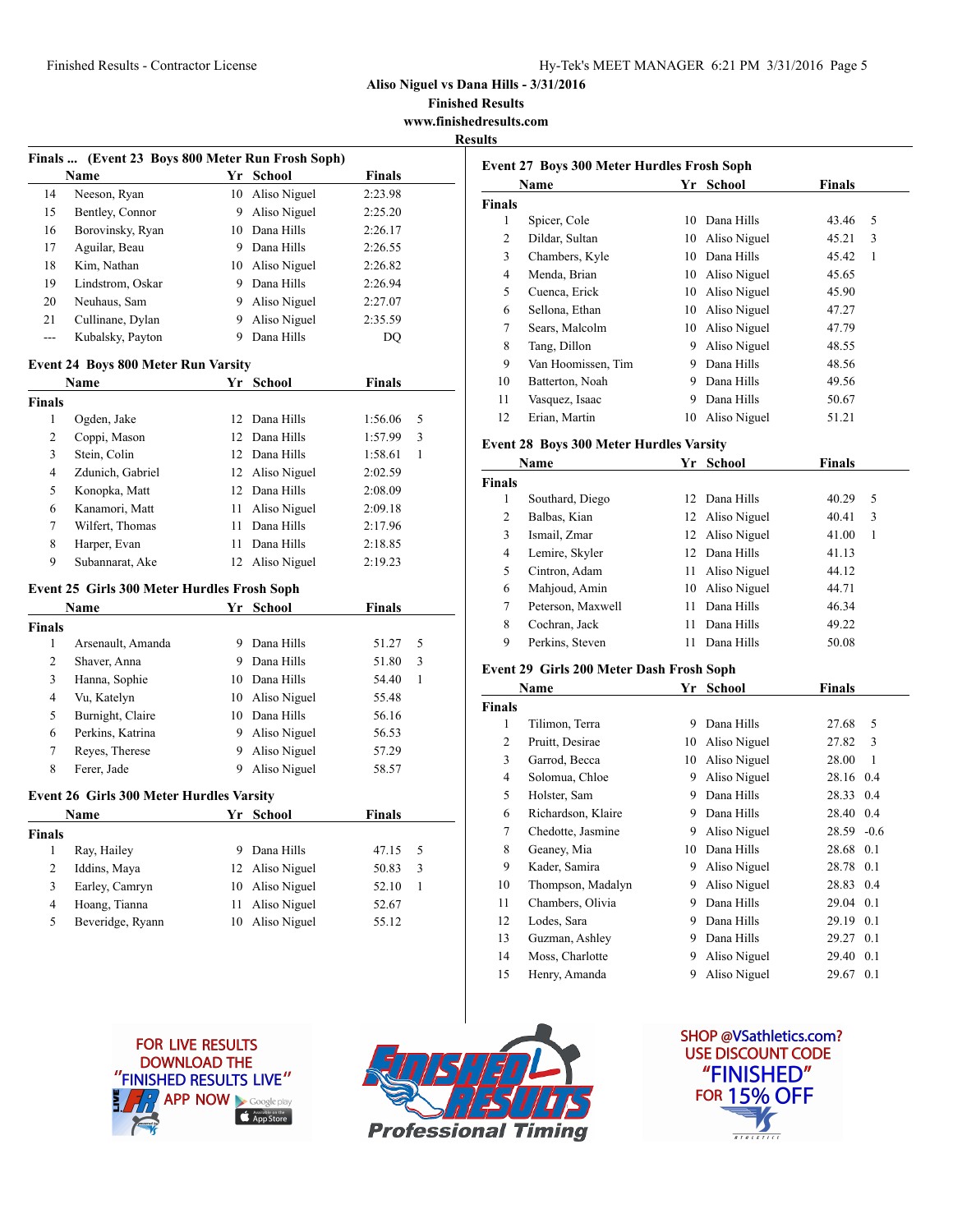**Aliso Niguel vs Dana Hills - 3/31/2016**

**Finished Results www.finishedresults.com**

**Results**

|    | Finals  (Event 29 Girls 200 Meter Dash Frosh Soph) |    |              |                   |  |
|----|----------------------------------------------------|----|--------------|-------------------|--|
|    | Name                                               | Yr | School       | Finals            |  |
| 16 | Griffith, Juliana                                  | 9  | Aliso Niguel | $30.00 - 0.6$     |  |
| 17 | Griffin, Abby                                      | 10 | Dana Hills   | 30.01<br>0.4      |  |
| 18 | Daly, Caroline                                     | 9  | Dana Hills   | $30.05 - 0.6$     |  |
| 19 | Cross, Taylor                                      | 10 | Dana Hills   | $30.14 \quad 0.1$ |  |
| 20 | McKeown, Mia                                       | 9  | Dana Hills   | $30.20 - 0.6$     |  |
| 21 | Naffziger, Jillian                                 | 10 | Aliso Niguel | 0.1<br>30.93      |  |
| 22 | Escalante, Sam                                     | 10 | Dana Hills   | $-06$<br>31.78    |  |

### **Event 30 Girls 200 Meter Dash Varsity**

| <b>Name</b> |                    | Yr | School          | <b>Finals</b> |  |
|-------------|--------------------|----|-----------------|---------------|--|
| Finals      |                    |    |                 |               |  |
| 1           | Turner, Alycia     | 10 | Aliso Niguel    | 26.77<br>5    |  |
| 2           | Darden, Mia        |    | 10 Aliso Niguel | 3<br>26.99    |  |
| 3           | Bustos, Ximena     | 9  | Dana Hills      | 27.33<br>-1   |  |
| 4           | Abad, Kiana        | 11 | Aliso Niguel    | $27.59 - 3.1$ |  |
| 5           | Daly, Jennifer     | 11 | Dana Hills      | $27.83 - 3.1$ |  |
| 6           | Crockett, Madeline | 9  | Aliso Niguel    | $28.25 - 3.1$ |  |
| 7           | Morrison, Madi     | 9  | Dana Hills      | $28.41 - 3.1$ |  |
| 8           | Hutchison, Jillian | 10 | Dana Hills      | $28.46 - 3.1$ |  |
| 9           | Rosas, Alex        | 11 | Dana Hills      | $29.92 - 3.1$ |  |

#### **Event 31 Boys 200 Meter Dash Frosh Soph**

|        | Name               | Yr | School       | <b>Finals</b> |
|--------|--------------------|----|--------------|---------------|
| Finals |                    |    |              |               |
| 1      | Koesel, Drew       | 9  | Aliso Niguel | 5<br>24.86    |
| 2      | Tran, Justin       | 10 | Aliso Niguel | 3<br>25.38    |
| 3      | Garner, Dominick   | 10 | Dana Hills   | 25.61<br>1    |
| 4      | Castellano, Robert | 9  | Aliso Niguel | $25.70 -2.2$  |
| 5      | Tantiyavat, Tino   | 10 | Aliso Niguel | $25.83 - 2.6$ |
| 6      | Toughey, Liuvao    | 9  | Aliso Niguel | $25.84 - 2.6$ |
| 7      | Mendoza, Sergio    | 9  | Aliso Niguel | $25.88 - 2.2$ |
| 8      | Estakhri, Sepehr   | 10 | Aliso Niguel | $26.13 - 2.2$ |
| 9      | Aleman, Victor     | 9  | Dana Hills   | $26.23 - 2.6$ |
| 10     | Faridi, Garrison   | 9  | Aliso Niguel | $26.71 - 2.2$ |
| 11     | Remeyer, Trevor    | 9  | Dana Hills   | $26.73 - 2.6$ |
| 12     | Duncan, Jack       | 10 | Aliso Niguel | $26.74 -2.2$  |
| 13     | Cho, Hyung Jin     | 9  | Aliso Niguel | $26.76 - 2.2$ |
| 14     | Faridi, Gavin      | 9  | Aliso Niguel | $26.98 - 2.2$ |
| 15     | Hoffman, Josh      | 9  | Dana Hills   | $30.48 - 2.6$ |

#### **Event 32 Boys 200 Meter Dash Varsity**

| Name   |                 | Yr School       |       | <b>Finals</b> |  |
|--------|-----------------|-----------------|-------|---------------|--|
| Finals |                 |                 |       |               |  |
|        | Galloway, John  | 12 Aliso Niguel | 23.07 | - 5           |  |
|        | Fischer, Austin | 12 Dana Hills   | 23.13 | -3            |  |
|        | Halvax, Max     | 10 Dana Hills   | 23.40 |               |  |
|        |                 |                 |       |               |  |

| LJ. |                       |    |                 |               |  |
|-----|-----------------------|----|-----------------|---------------|--|
| 4   | Phillippy, Michael    |    | 10 Aliso Niguel | 23.46 0.1     |  |
| 5   | Kraus, Kristian       |    | 12 Dana Hills   | 23.58 0.1     |  |
| 6   | Mendaros, Kyle        |    | 12 Aliso Niguel | $24.09 - 0.8$ |  |
| 7   | Daggett, Kyle         |    | 12 Aliso Niguel | 24.45 0.1     |  |
| 8   | Ahmed, Kameron        |    | 11 Aliso Niguel | $24.52 -0.8$  |  |
| 9   | Bond-Flaza, Christian |    | 11 Aliso Niguel | 24.65 0.1     |  |
| 10  | Siddiqui, Zain        |    | 12 Aliso Niguel | $24.71 - 0.8$ |  |
| 11  | Sayono, Jacob         |    | 12 Aliso Niguel | $25.07 -0.8$  |  |
| 12  | Lemire, Scout         | 11 | Dana Hills      | 25.33 0.1     |  |
| 13  | Hokoki, Adam          | 10 | Aliso Niguel    | $26.24 - 0.8$ |  |

### **Event 33 Girls 3200 Meter Run Frosh Soph**

| Name          |                    | Yr | School       | Finals   |   |
|---------------|--------------------|----|--------------|----------|---|
| <b>Finals</b> |                    |    |              |          |   |
|               | Cross, Brooke      | 10 | Dana Hills   | 12:24.26 | 5 |
| 2             | Hunner, Hailey     | 10 | Dana Hills   | 12:55.01 | 3 |
| 3             | Cerniglia, Alisha  | 9  | Aliso Niguel | 13:17.53 |   |
| 4             | Reves, Daisy       | 9  | Dana Hills   | 13:20.35 |   |
| 5             | Heine, Christina   | 9  | Aliso Niguel | 13:36.72 |   |
| 6             | Wanderling, Lauren | 10 | Aliso Niguel | 13:40.62 |   |
| 7             | McGauley, Emily    | 10 | Dana Hills   | 13:41.52 |   |
| 8             | Dolores, Angely    | 10 | Dana Hills   | 13:48.43 |   |

#### **Event 34 Girls 3200 Meter Run Varsity**

|        | Name                  | Yг | <b>School</b> | <b>Finals</b> |   |
|--------|-----------------------|----|---------------|---------------|---|
| Finals |                       |    |               |               |   |
| 1      | Keyvan, Leila         | 9  | Dana Hills    | 11:30.87      | 5 |
| 2      | Harlow, Lainey        | 9  | Aliso Niguel  | 11:38.73      | 3 |
| 3      | Perkins, Camille      | 12 | Dana Hills    | 11:50.42      | 1 |
| 4      | White, Alyssa         | 11 | Dana Hills    | 12:10.36      |   |
| 5      | Loelkes, Katya        | 12 | Dana Hills    | 12:32.14      |   |
| 6      | Queen, Kayla          | 9  | Aliso Niguel  | 12:45.16      |   |
| 7      | Grover, Cami          | 9  | Aliso Niguel  | 12:45.17      |   |
| 8      | Benrubi, Kelin        | 11 | Dana Hills    | 12:48.90      |   |
| 9      | O'Brien, Noelle       | 12 | Dana Hills    | 13:10.77      |   |
| 10     | Mijalski-Fahim, Gabby | 12 | Dana Hills    | 13:43.89      |   |
| 11     | Conrad, Madison       | 11 | Dana Hills    | 14:08.30      |   |

## **Event 35 Boys 3200 Meter Run Frosh Soph**

|               | Name               |    | Yr School  | Finals   |   |
|---------------|--------------------|----|------------|----------|---|
| <b>Finals</b> |                    |    |            |          |   |
|               | Fuller, Simon      | 9  | Dana Hills | 9:59.64  | 5 |
| 2             | Wagenseller, Eddie | 9  | Dana Hills | 10:33.18 | 3 |
| 3             | Svoboda, Sagen     | 10 | Dana Hills | 10:38.22 |   |
| 4             | Arias, Sebastian   | 10 | Dana Hills | 10:41.96 |   |
| 5             | Sanchez, Brandon   | 10 | Dana Hills | 10:44.45 |   |
| 6             | Stein, Hayden      | 9  | Dana Hills | 10:48.57 |   |
|               | Kutcher, Josh      | 9  | Dana Hills | 10:49.93 |   |





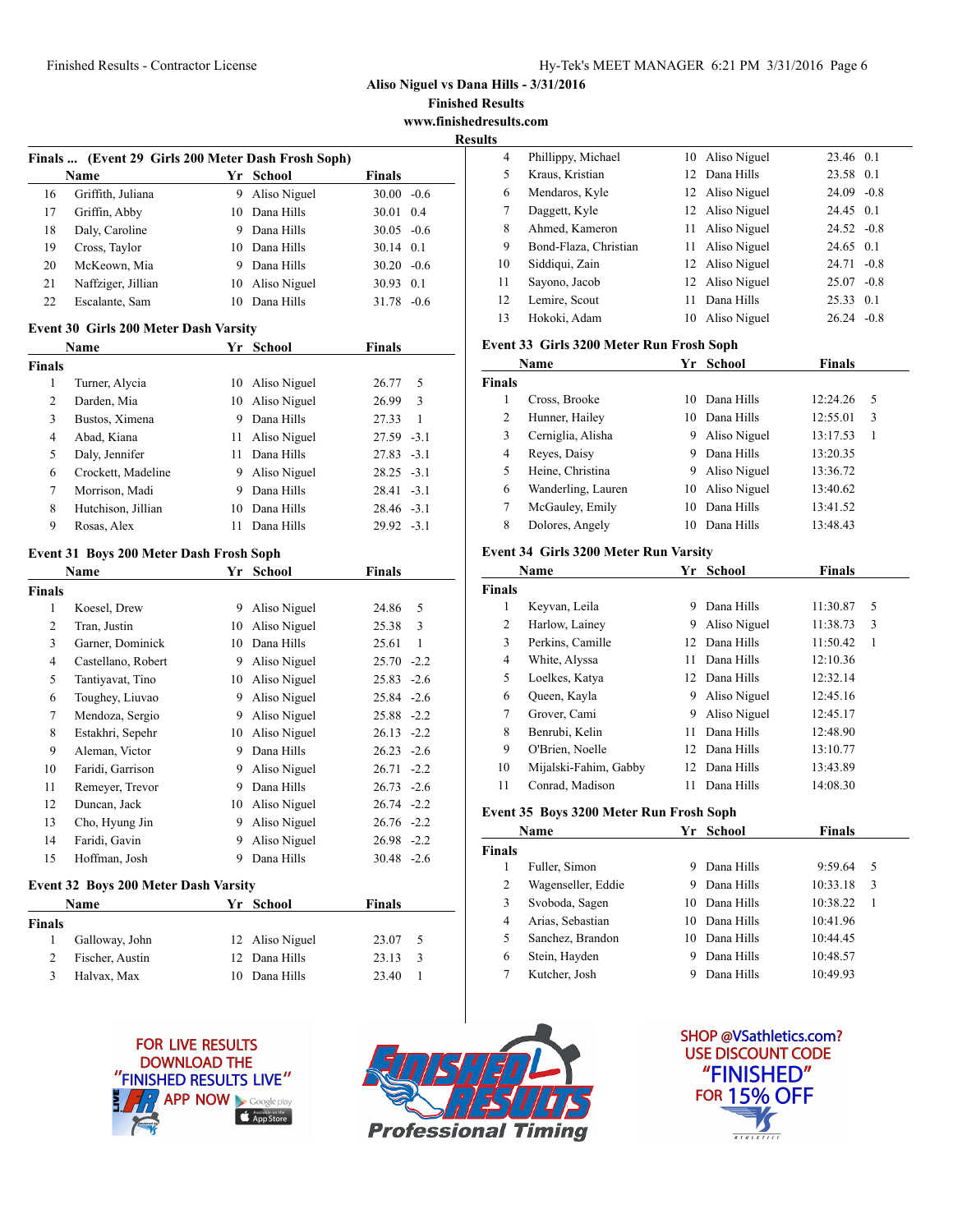**Finished Results www.finishedresults.com**

**Results**

|               | Finals  (Event 35 Boys 3200 Meter Run Frosh Soph) |                   |                 |                   |   |
|---------------|---------------------------------------------------|-------------------|-----------------|-------------------|---|
|               | Name                                              | Yr                | <b>School</b>   | Finals            |   |
| 8             | Davis, Evan                                       |                   | 9 Dana Hills    | 10:50.88          |   |
| 9             | Polucha, Jack                                     |                   | 10 Aliso Niguel | 10:58.94          |   |
| 10            | Kubalsky, Payton                                  |                   | 9 Dana Hills    | 11:14.21          |   |
| 11            | Smith, Josh                                       |                   | 9 Dana Hills    | 11:16.09          |   |
| 12            | Miller, James                                     |                   | 9 Dana Hills    | 11:23.24          |   |
| 13            | Maldonado, Jose                                   |                   | 9 Aliso Niguel  | 11:27.84          |   |
| 14            | Denker, Caden                                     |                   | 10 Dana Hills   | 11:47.06          |   |
| 15            | Borovinsky, Ryan                                  |                   | 10 Dana Hills   | 11:57.21          |   |
| 16            | Engdahl, Ian                                      |                   | 9 Dana Hills    | 11:59.12          |   |
|               |                                                   |                   |                 |                   |   |
|               | Event 36 Boys 3200 Meter Run Varsity              |                   |                 |                   |   |
|               | Name                                              |                   | Yr School       | <b>Finals</b>     |   |
| <b>Finals</b> |                                                   |                   |                 |                   |   |
| 1             | Coppi, Mason                                      | 12                | Dana Hills      | 9:39.61           | 5 |
| 2             | Ogden, Jake                                       | $12^{\circ}$      | Dana Hills      | 9:50.65           | 3 |
| 3             | Landgraf, Jack                                    |                   | 10 Dana Hills   | 9:56.72           | 1 |
| 4             | Hough, Brandon                                    |                   | 11 Dana Hills   | 9:59.34           |   |
| 5             | Fabian Gutierrez, David                           |                   | 11 Dana Hills   | 10:31.62          |   |
| 6             | Christensen, Mitchell                             |                   | 11 Aliso Niguel | 10:53.52          |   |
| 7             | Moenik, Will                                      |                   | 11 Aliso Niguel | 12:02.00          |   |
|               | Event 37 Girls 4x400 Meter Relay Frosh Soph       |                   |                 |                   |   |
|               | Team                                              |                   | Relay           | Finals            |   |
| <b>Finals</b> |                                                   |                   |                 |                   |   |
| 1             | Dana Hills                                        |                   | A               | 4:17.95           | 5 |
| 2             | Aliso Niguel                                      |                   | А               | 4:20.11           |   |
|               |                                                   |                   | В               | x4:22.33          |   |
| 3             | Dana Hills                                        |                   |                 |                   |   |
| 4             | Aliso Niguel                                      |                   | В               | x4:43.73          |   |
|               |                                                   |                   |                 |                   |   |
|               | Event 38 Girls 4x400 Meter Relay Varsity          |                   |                 |                   |   |
|               | Team                                              |                   | Relay           | <b>Finals</b>     |   |
|               |                                                   |                   |                 |                   |   |
| 1<br>2        | Dana Hills                                        |                   | A<br>A          | 4:09.06           | 5 |
| <b>Finals</b> | Aliso Niguel                                      |                   |                 | 4:09.44           |   |
|               | Event 39 Boys 4x400 Meter Relay Frosh Soph        |                   |                 |                   |   |
|               | Team                                              |                   | Relay           | Finals            |   |
| Finals        |                                                   |                   |                 |                   |   |
| 1             | Dana Hills                                        |                   | Α               | 3:37.86           | 5 |
|               | 53.484 (53.484)                                   | 1:50.383 (56.900) |                 | 2:44.330 (53.947) |   |
|               | 3:37.855 (53.525)                                 |                   |                 |                   |   |
| 2             | Aliso Niguel                                      |                   | A               | 3:46.23           |   |
|               | 3:46.222 (3:46.222)                               |                   |                 |                   |   |
| 3             | Aliso Niguel                                      |                   | В               | x3:51.78          |   |

| Aliso Niguel<br>4<br>3:57.499 (3:57.499)                 | D                        | x3:57.50                       |  |
|----------------------------------------------------------|--------------------------|--------------------------------|--|
| Dana Hills<br>5<br>58.065 (58.065)<br>4:05.250(1:07.814) | C<br>1:57.750 (59.685)   | x4:05.25<br>2:57.437 (59.687)  |  |
| Aliso Niguel<br>6<br>4:06.243(4:06.243)                  | C                        | x4:06.25                       |  |
| Dana Hills<br>1:01.212(1:01.212)<br>4:07.829 (1:05.192)  | B<br>2:01.272 (1:00.060) | x4:07.83<br>3:02.638(1:01.366) |  |

## **Event 40 Boys 4x400 Meter Relay Varsity**

| <b>Team</b>   |                     | Relay             | <b>Finals</b>       |   |
|---------------|---------------------|-------------------|---------------------|---|
| <b>Finals</b> |                     |                   |                     |   |
| 1             | Dana Hills          | A                 | 3:29.13             | 5 |
|               | 52.342 (52.342)     | 1:44.641 (52.299) | 2:37.502 (52.862)   |   |
|               | 3:29.122(51.621)    |                   |                     |   |
| 2             | Aliso Niguel        | A                 | 3:32.83             |   |
|               | 52.643 (52.643)     | 1:45.715 (53.073) | 2:38.511 (52.796)   |   |
|               | 3:32.824 (54.313)   |                   |                     |   |
| 3             | Dana Hills          | B                 | x3:48.80            |   |
|               | 53.559 (53.559)     | 1:50.197 (56.638) | 2:48.534 (58.338)   |   |
|               | 3:48.791 (1:00.257) |                   |                     |   |
| 4             | Dana Hills          | C                 | x3:57.79            |   |
|               | 59.339 (59.339)     | 1:55.744 (56.405) | 2:58.505 (1:02.762) |   |
|               | 3:57.787 (59.282)   |                   |                     |   |

### **Event 41 Girls Long Jump Frosh Soph**

|               | Name                  | Yr | School       | <b>Finals</b> |            |
|---------------|-----------------------|----|--------------|---------------|------------|
| <b>Finals</b> |                       |    |              |               |            |
| 1             | Faris, Jacqueline     | 10 | Dana Hills   | 14-11.00      | 5          |
| 2             | Holster, Sam          | 9  | Dana Hills   | 14-00.00      | 3          |
| 3             | Osorio, Kendall       | 9  | Dana Hills   | 13-11.00      | 1          |
| 4             | Garrod, Becca         | 10 | Aliso Niguel | 13-10.00      | <b>NWI</b> |
| 5             | Coffey, Riley         | 9  | Dana Hills   | 13-08.50      | <b>NWI</b> |
| 6             | Colloudon, Kandyce    | 10 | Aliso Niguel | 13-00.00      | <b>NWI</b> |
| 7             | Siciliani, Natalie    | 9  | Aliso Niguel | 12-10.00      | <b>NWI</b> |
| 8             | Shepard, Ellie        | 9  | Aliso Niguel | 12-09.50      | <b>NWI</b> |
| 9             | Novida, Jade          | 9  | Aliso Niguel | 12-09.00      | <b>NWI</b> |
| 10            | Mohammadipoor, Pardis | 10 | Aliso Niguel | 12-08.00      | <b>NWI</b> |
| 11            | Wade, Alena           | 10 | Aliso Niguel | 12-07.00      | <b>NWI</b> |
| 11            | Austin, Clarrisa      | 9  | Dana Hills   | 12-07.00      | <b>NWI</b> |
| 13            | Dabee, Kailah         | 10 | Aliso Niguel | $11 - 11.00$  | <b>NWI</b> |
| 14            | Woodford, Ashley      | 9  | Aliso Niguel | 11-09.00      | <b>NWI</b> |
| ---           | Henry, Amanda         | 9  | Aliso Niguel | <b>FOUL</b>   |            |





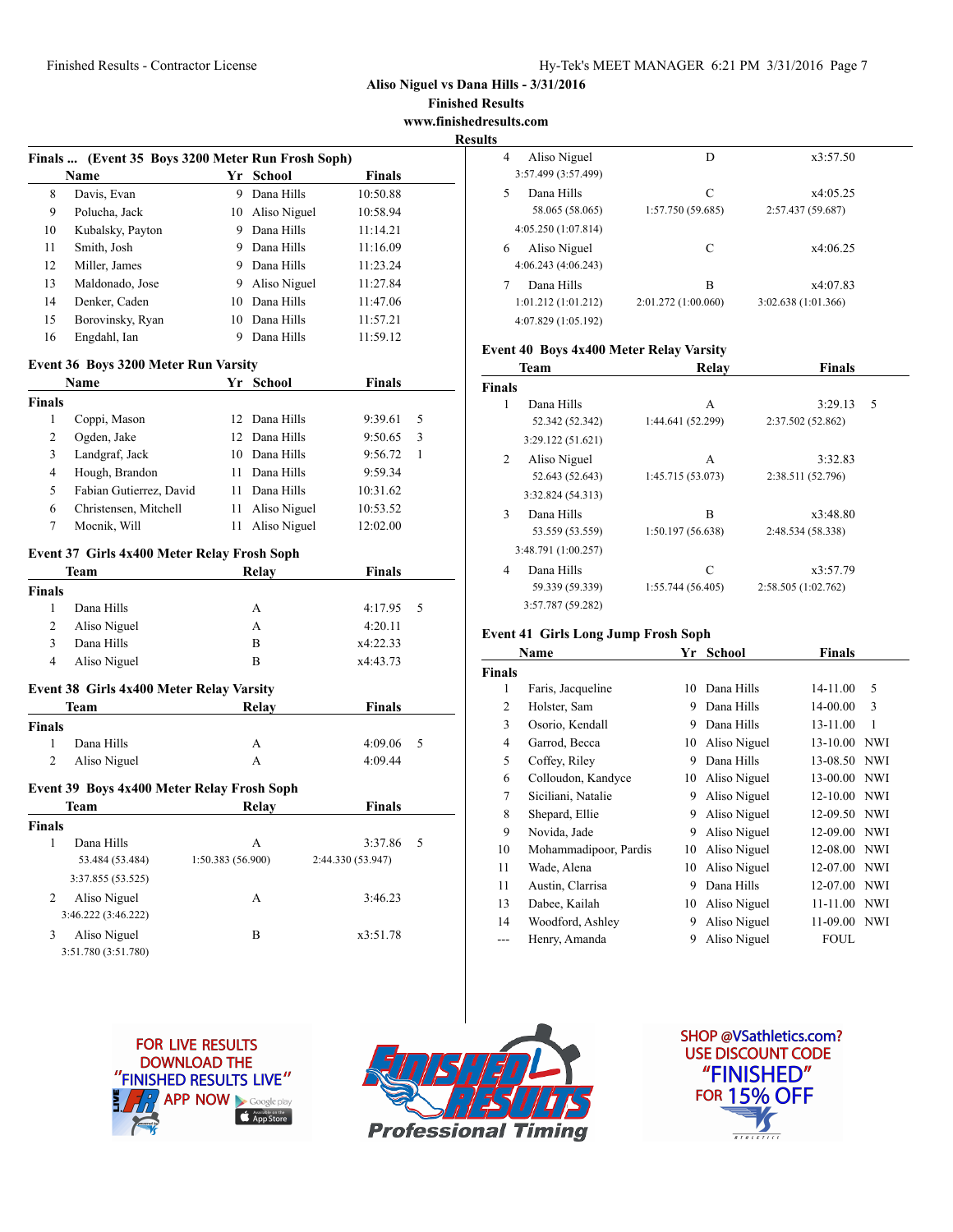| Hy-Tek's MEET MANAGER 6:21 PM 3/31/2016 Page 8 |  |  |  |
|------------------------------------------------|--|--|--|
|------------------------------------------------|--|--|--|

**Finished Results**

**www.finishedresults.com**

### $R_6$

| <b>Event 42 Boys Long Jump Frosh Soph</b> |                                         |    |                 |               |            |  |  |
|-------------------------------------------|-----------------------------------------|----|-----------------|---------------|------------|--|--|
|                                           | Name                                    |    | Yr School       | Finals        |            |  |  |
| <b>Finals</b>                             |                                         |    |                 |               |            |  |  |
| $\mathbf{1}$                              | Dildar, Sultan                          | 10 | Aliso Niguel    | 16-03.50      | 5          |  |  |
| $\overline{c}$                            | Tracy, Griffin                          | 9. | Dana Hills      | 16-01.00      | 3          |  |  |
| 3                                         | Kim, Jonah                              |    | 9 Aliso Niguel  | 16-00.00      | 1          |  |  |
| 4                                         | Toughey, Liuvao                         |    | 9 Aliso Niguel  | 15-11.00      | <b>NWI</b> |  |  |
| 5                                         | Jung, Daniel                            |    | 9 Aliso Niguel  | 14-09.00 NWI  |            |  |  |
| 6                                         | Ocampo, Ralf                            | 9  | Dana Hills      | 14-06.50      | <b>NWI</b> |  |  |
| 7                                         | Castellano, Robert                      | 9  | Aliso Niguel    | 13-01.00 NWI  |            |  |  |
|                                           | <b>Event 43 Girls Long Jump Varsity</b> |    |                 |               |            |  |  |
|                                           | Name                                    |    | Yr School       | <b>Finals</b> |            |  |  |
| <b>Finals</b>                             |                                         |    |                 |               |            |  |  |
| 1                                         | Bustos, Ximena                          |    | 9 Dana Hills    | 15-05.00      | 5          |  |  |
| $\overline{c}$                            | Tremblay, Emma                          | 12 | Dana Hills      | 14-10.00      | 3          |  |  |
| 3                                         | Reed, Emma                              |    | 12 Aliso Niguel | 14-09.50      | 1          |  |  |
| 4                                         | Siddiqui, Zara                          |    | 10 Aliso Niguel | 13-09.00      | <b>NWI</b> |  |  |
| 5                                         | Abad, Kiana                             | 11 | Aliso Niguel    | 13-08.00      | <b>NWI</b> |  |  |
| 5                                         | Richards, Claire                        | 11 | Dana Hills      | 13-08.00 NWI  |            |  |  |
| 7                                         | Ventura, Gabriella                      | 11 | Aliso Niguel    | 13-05.00 NWI  |            |  |  |
| 8                                         | Hoang, Tianna                           | 11 | Aliso Niguel    | 12-10.00      | <b>NWI</b> |  |  |
| 8                                         | Ljoka, Lana                             | 10 | Dana Hills      | 12-10.00 NWI  |            |  |  |
| 10                                        | Olson, Claire                           |    | 9 Dana Hills    | 12-08.00 NWI  |            |  |  |
| 11                                        | Crockett, Madeline                      | 9  | Aliso Niguel    | 12-07.00 NWI  |            |  |  |
| 12                                        | Aplin, Allison                          | 11 | Dana Hills      | 11-04.00 NWI  |            |  |  |
|                                           | <b>Event 44 Boys Long Jump Varsity</b>  |    |                 |               |            |  |  |
|                                           | Name                                    | Yr | <b>School</b>   | Finals        |            |  |  |
| <b>Finals</b>                             |                                         |    |                 |               |            |  |  |
| 1                                         | Oswald, Brandon                         | 10 | Dana Hills      | 19-06.50      | 5          |  |  |
| 2                                         | Lynch, Ryder                            | 11 | Dana Hills      | 18-02.00      | 3          |  |  |
| 3                                         | Rancour, Joey                           |    | 12 Dana Hills   | 18-00.00      | 1          |  |  |
| 4                                         | Ray, Kevin                              | 12 | Aliso Niguel    | 17-08.50      | <b>NWI</b> |  |  |
| 5                                         | Diakov, Dean                            | 11 | Dana Hills      | 17-05.50 NWI  |            |  |  |
| 6                                         | Tina, Emilio                            | 12 | Dana Hills      | 17-04.00 NWI  |            |  |  |
| 6                                         | Azar, Sam                               | 11 | Aliso Niguel    | 17-04.00 NWI  |            |  |  |
| 8                                         | Ridder, Jack                            |    | 12 Dana Hills   | 17-00.00 NWI  |            |  |  |
| 9                                         | Guerrero, Noah                          | 9. | Aliso Niguel    | 16-11.00 NWI  |            |  |  |
| 9                                         | Thomas, Hunter                          | 11 | Aliso Niguel    | 16-11.00      | <b>NWI</b> |  |  |
| 11                                        | Zoch, Cooper                            | 11 | Dana Hills      | 16-10.00      | <b>NWI</b> |  |  |
| 12                                        | Mahony, Aidan                           | 11 | Dana Hills      | 16-06.00      | <b>NWI</b> |  |  |

|               | <b>Event 45 Girls Triple Jump Frosh Soph</b><br>Name |    | Yr School                          | <b>Finals</b>        |                   |
|---------------|------------------------------------------------------|----|------------------------------------|----------------------|-------------------|
| <b>Finals</b> |                                                      |    |                                    |                      |                   |
| 1             | Osorio, Kendall                                      |    | 9 Dana Hills                       | 34-00.00             | 5                 |
| 2             | Sugihara, Kellie                                     |    | 10 Aliso Niguel                    | 28-10.00             | 3                 |
| 3             | Coffey, Riley                                        |    | 9 Dana Hills                       | 28-08.00             | $\mathbf{1}$      |
| 4             | Austin, Clarrisa                                     |    | 9 Dana Hills                       | 27-04.00             | <b>NWI</b>        |
| 5             | Colloudon, Kandyce                                   |    | 10 Aliso Niguel                    | 27-00.00 NWI         |                   |
| 6             | Shepard, Ellie                                       |    | 9 Aliso Niguel                     | 26-00.00             | NWI               |
| 7             | Woodford, Ashley                                     |    | 9 Aliso Niguel                     | 25-09.00 NWI         |                   |
|               | <b>Event 46 Boys Triple Jump Frosh Soph</b>          |    |                                    |                      |                   |
|               | Name                                                 |    | Yr School                          | <b>Finals</b>        |                   |
| <b>Finals</b> |                                                      |    |                                    |                      |                   |
| 1             | D'Agosta, Dominck                                    |    | 9 Dana Hills                       | 35-10.00             | 5                 |
| 2             | Tracy, Griffin                                       |    | 9 Dana Hills                       | 34-04.00             | 3                 |
| 3             | Van Hoomissen, Tim                                   |    | 9 Dana Hills                       | 33-07.00             | 1                 |
| 4             | Hodges, Matt                                         |    | 10 Aliso Niguel                    | 30-08.00 NWI         |                   |
|               | <b>Event 47 Girls Triple Jump Varsity</b>            |    |                                    |                      |                   |
|               | Name                                                 | Yr | <b>School</b>                      | <b>Finals</b>        |                   |
| <b>Finals</b> |                                                      |    |                                    |                      |                   |
| $\mathbf{1}$  | Tremblay, Emma                                       |    | 12 Dana Hills                      | 33-03.00             | 5                 |
| 2             | Richards, Claire                                     |    | 11 Dana Hills                      | 30-06.00             | 3                 |
| 3             | Ventura, Gabriella                                   | 11 | Aliso Niguel                       | 30-02.50             | 1                 |
| 4             | Ljoka, Lana                                          |    | 10 Dana Hills                      | 28-09.00             | NWI               |
| 5             | Aplin, Allison                                       | 11 | Dana Hills                         | 27-00.00             | <b>NWI</b>        |
|               | <b>Event 48 Boys Triple Jump Varsity</b>             |    |                                    |                      |                   |
|               | Name                                                 | Yr | <b>School</b>                      | <b>Finals</b>        |                   |
| <b>Finals</b> |                                                      |    |                                    |                      |                   |
| 1<br>2        | Hokoki, Adam                                         | 10 | Aliso Niguel<br>Dana Hills         | 38-01.00             | 5<br>3            |
|               | Diakov, Dean                                         | 11 |                                    | 37-09.50             |                   |
| 3<br>4        | Mahony, Aidan                                        |    | 11 Dana Hills                      | 37-07.00             | 1<br><b>NWI</b>   |
|               | Chung, Jaeyub<br>Smith, Cole                         |    | 10 Aliso Niguel<br>12 Dana Hills   | 37-06.00             |                   |
| 5             |                                                      |    |                                    | 37-00.00 NWI         |                   |
| 6             | Rancour, Joey                                        |    | 12 Dana Hills                      | 36-08.50 NWI         |                   |
| 7<br>8        | Blankenship, Anthony<br>Tang, Derek                  |    | 12 Aliso Niguel<br>12 Aliso Niguel | 36-06.00<br>36-00.00 | NWI<br><b>NWI</b> |
|               |                                                      |    |                                    |                      |                   |
|               | <b>Event 49 Girls High Jump Frosh Soph</b><br>Name   |    | Yr School                          | <b>Finals</b>        |                   |
|               |                                                      |    |                                    |                      |                   |
|               |                                                      |    | Aliso Niguel                       | 4-10.00              | 5                 |
| Finals<br>1   | Roberts, Sophia                                      | 10 |                                    |                      |                   |
| 2             | Tamodon, Claire                                      | 9  | Dana Hills                         | 4-08.00              | 3                 |
| 3             | Rhodes, Emiley                                       | 9. | Dana Hills                         | 4-04.00              | 0.5               |
| 3             | Akradi, Donya                                        | 9. | Aliso Niguel                       | 4-04.00              | 0.5               |



 Daggett, Kyle 12 Aliso Niguel 16-01.50 NWI Aragon, Cameron 10 Aliso Niguel 15-09.50 NWI



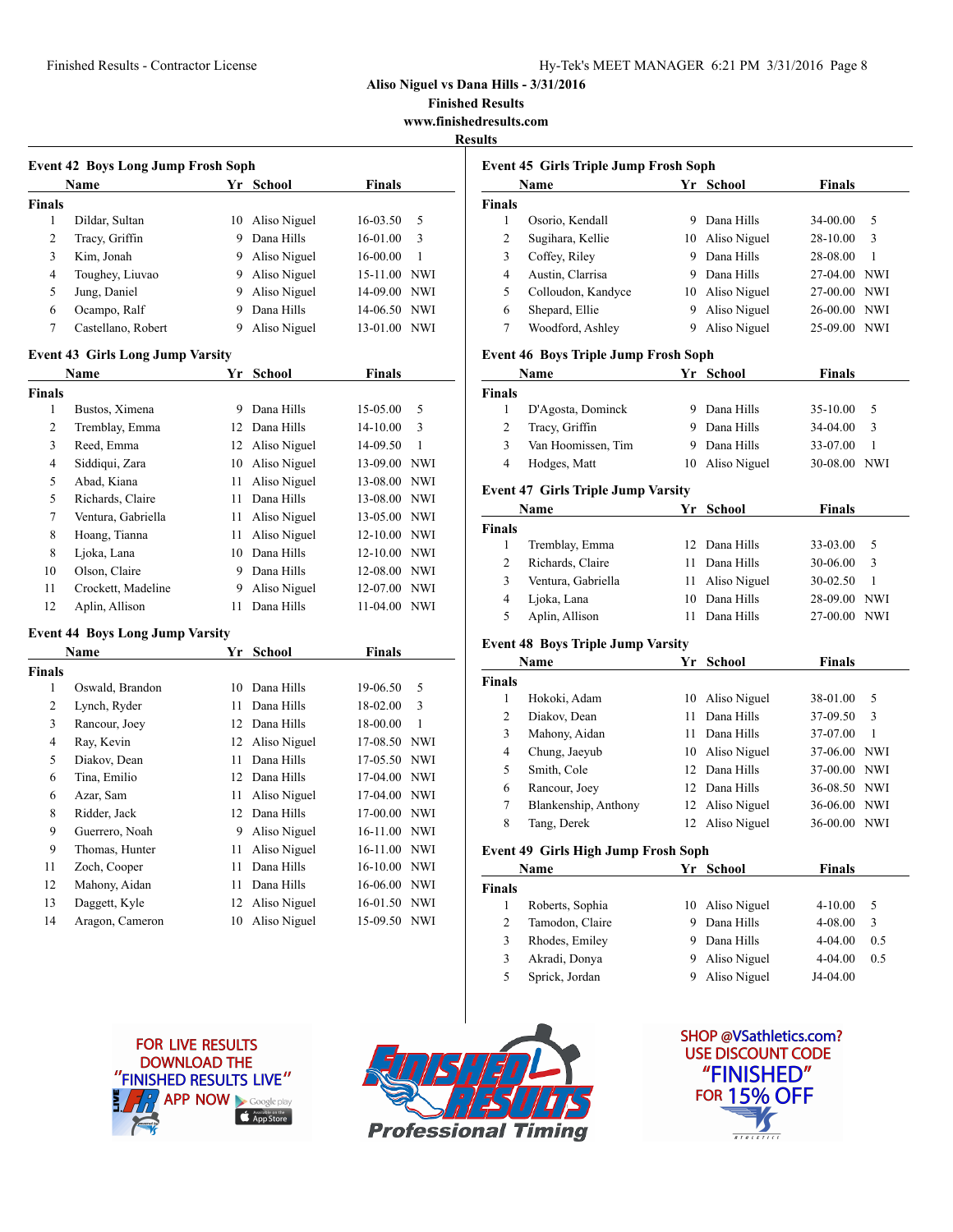**Finished Results www.finishedresults.com**

**Result** 

|             | Finals  (Event 49 Girls High Jump Frosh Soph)       |        |                            |                     |     |
|-------------|-----------------------------------------------------|--------|----------------------------|---------------------|-----|
|             | Name                                                |        | Yr School                  | <b>Finals</b>       |     |
| 5           | Shon, Alyssa                                        | 9.     | Aliso Niguel               | J4-04.00            |     |
| 5           | Weinert, Riley                                      |        | 9 Dana Hills               | J4-04.00            |     |
| 5           | Francisco, Shayne                                   |        | 9 Dana Hills               | J4-04.00            |     |
| 9           | Beitdashtoo, Nicole                                 |        | 9 Aliso Niguel             | 4-02.00             |     |
| 10          | Vincent, Madalyn                                    | 10     | Aliso Niguel               | 4-00.00             |     |
| ---         | Zwieg, Michaela                                     | 10     | Aliso Niguel               | NΗ                  |     |
|             | Event 50 Boys High Jump Frosh Soph                  |        |                            |                     |     |
| Finals      | Name                                                |        | Yr School                  | <b>Finals</b>       |     |
| 1           | Van Hoomissen, Tim                                  |        | 9 Dana Hills               | 5-03.00             | 5   |
| 2           | Michaels, Matthew                                   |        | 9 Aliso Niguel             | 5-02.00             | 3   |
| 3           | Frankilin, Trevor                                   | 9      | Aliso Niguel               | $5 - 00.00$         | 1   |
| 4           | Tracy, Griffin                                      | 9      | Dana Hills                 | J5-00.00            |     |
|             | <b>Event 51 Girls High Jump Varsity</b>             |        |                            |                     |     |
|             | Name                                                | Yr     | <b>School</b>              | <b>Finals</b>       |     |
| Finals      |                                                     |        |                            |                     |     |
| 1           | Battle, Lauren                                      | 9      | Aliso Niguel               | $5 - 00.00$         | 5   |
| 2           | Olson, Claire                                       |        | 9 Dana Hills               | J5-00.00            | 3   |
| 3           | Reed, Emma                                          |        | 12 Aliso Niguel            | $4 - 10.00$         | 1   |
| 4           | Richards, Claire                                    |        | 11 Dana Hills              | 4-08.00             |     |
| 4           | Davis, Johanna                                      |        | 10 Aliso Niguel            | 4-08.00             |     |
| 4           | Tremblay, Emma                                      |        | 12 Dana Hills              | 4-08.00             |     |
| 4           | Andrews, Abby                                       |        | 9 Dana Hills               |                     |     |
|             |                                                     |        |                            | 4-08.00             |     |
| 8           | DeGraw, Jessica                                     | 11     | Aliso Niguel               | 4-06.00             |     |
| 8           | Kaufman, Brittany                                   | 11     | Aliso Niguel               | 4-06.00             |     |
|             | <b>Event 52 Boys High Jump Varsity</b>              |        |                            |                     |     |
| Finals      | Name                                                |        | Yr School                  | <b>Finals</b>       |     |
| 1           | Guerrero, Noah                                      | 9      | Aliso Niguel               | 5-06.00             | 5   |
| 2           | Mahony, Aidan                                       | 11     | Dana Hills                 | J5-06.00            | 3   |
| 3           | Diakov, Dean                                        | 11     | Dana Hills                 | 5-04.00             | 0.5 |
| 3           | Monarch, Mason                                      |        | 9 Aliso Niguel             | $5-04.00$           | 0.5 |
| 5           | Rancour, Joey                                       |        | 12 Dana Hills              | J5-04.00            |     |
| 6           | Giovenella, Evan                                    | 11     | Aliso Niguel               | 5-02.00             |     |
|             | Thomas, Hunter                                      |        | 11 Aliso Niguel            | NH                  |     |
|             |                                                     |        |                            |                     |     |
|             | <b>Event 53 Girls Pole Vault Frosh Soph</b><br>Name |        | Yr School                  | <b>Finals</b>       |     |
|             |                                                     |        |                            |                     |     |
| Finals<br>1 | Nash, Sabrina                                       | 10     | Aliso Niguel               | 8-00.00             | 3   |
| 1           | Anderson, Madison                                   |        | 9 Aliso Niguel             | 8-00.00             | 3   |
| 1           |                                                     |        |                            |                     | 3   |
| 4           | Cerniglia, Alisha<br>McDermont, Maddie              | 9<br>9 | Aliso Niguel<br>Dana Hills | 8-00.00<br>J8-00.00 |     |
|             |                                                     |        |                            |                     |     |
|             |                                                     |        |                            |                     |     |

| .s |                  |   |              |             |  |
|----|------------------|---|--------------|-------------|--|
| 4  | Meyers, Paige    | 9 | Aliso Niguel | J8-00.00    |  |
| 6  | Tamodon, Claire  | 9 | Dana Hills   | 7-06.00     |  |
| 6  | Crafoord, Greta  | 9 | Aliso Niguel | 7-06.00     |  |
| 6  | Peebles, Madison | 9 | Dana Hills   | 7-06.00     |  |
| 6  | Stroble, Alyna   | 9 | Dana Hills   | 7-06.00     |  |
| 10 | Cosenza, Hailey  | 9 | Dana Hills   | 7-00.00     |  |
| 10 | Aranda, Mayra    | 9 | Aliso Niguel | $7 - 00.00$ |  |
| 12 | Chambers, Olivia | 9 | Dana Hills   | $6 - 06.00$ |  |
|    | LaBella, Katie   |   | Dana Hills   | NΗ          |  |

#### **Event 54 Boys Pole Vault Frosh Soph**

|               | Name                   |    | School       | <b>Finals</b> |   |
|---------------|------------------------|----|--------------|---------------|---|
| <b>Finals</b> |                        |    |              |               |   |
| 1             | Baker, AJ              | 10 | Dana Hills   | 11-06.00      | 5 |
| 2             | Erian, Martin          | 10 | Aliso Niguel | 11-00.00      | 3 |
| 3             | Perelman, Nikolai      | 9  | Aliso Niguel | 10-00.00      | 1 |
| 4             | Nguyen, Jacob Hyun-suh | 9  | Aliso Niguel | $9 - 06.00$   |   |
| 5             | Batterton, Noah        | 9  | Dana Hills   | $9 - 00.00$   |   |
| 5             | Muirbrook, Austin      | 9  | Aliso Niguel | $9 - 00.00$   |   |
| 7             | Vasquez, Isaac         | 9  | Dana Hills   | 8-06.00       |   |
| 7             | Tina, Cole             | 10 | Dana Hills   | 8-06.00       |   |
| 9             | Cerniglia, Zachary     | 10 | Aliso Niguel | 8-00.00       |   |

## **Event 55 Girls Pole Vault Varsity**

| Name          |                                         | Yr | School          | <b>Finals</b> |   |
|---------------|-----------------------------------------|----|-----------------|---------------|---|
| <b>Finals</b> |                                         |    |                 |               |   |
| 1             | Amundson, Amanda                        | 12 | Dana Hills      | $9 - 06.00$   | 5 |
| 2             | NguyenTu, Carissa                       |    | 12 Aliso Niguel | $9 - 00.00$   | 3 |
| 3             | Allen, Holly                            |    | 12 Aliso Niguel | $J9-00.00$    | 1 |
| 4             | Eason, Rebekah                          | 11 | Aliso Niguel    | 8-06.00       |   |
| 5             | Ghafari, Parina                         | 10 | Dana Hills      | 8-00.00       |   |
| 5             | Frickman, Courtney                      | 11 | Dana Hills      | 8-00.00       |   |
| 5             | Wiesen, Alyssa                          | 11 | Aliso Niguel    | 8-00.00       |   |
| 8             | Hansen, Ella                            | 9  | Dana Hills      | 7-06.00       |   |
|               | <b>Event 56 Boys Pole Vault Varsity</b> |    |                 |               |   |

| Name          |                |     | Yr School       | Finals    |   |
|---------------|----------------|-----|-----------------|-----------|---|
| <b>Finals</b> |                |     |                 |           |   |
|               | Ridder, Jack   | 12. | Dana Hills      | 13-06.00  | 5 |
| 2             | Corpuz, Jordan |     | 12 Aliso Niguel | 13-00.00  | 3 |
| 3             | Allen, Max     | 10  | Aliso Niguel    | 11-06.00  |   |
| 4             | O'Brien, Danny |     | 12 Dana Hills   | J11-06.00 |   |
| 5             | Collins, Kevin |     | 12 Aliso Niguel | J11-06.00 |   |
| $---$         | Robart, Jordan | 11  | Aliso Niguel    | ΝH        |   |
| $---$         | Smith, Cole    | 12. | Dana Hills      | ΝH        |   |
|               |                |     |                 |           |   |





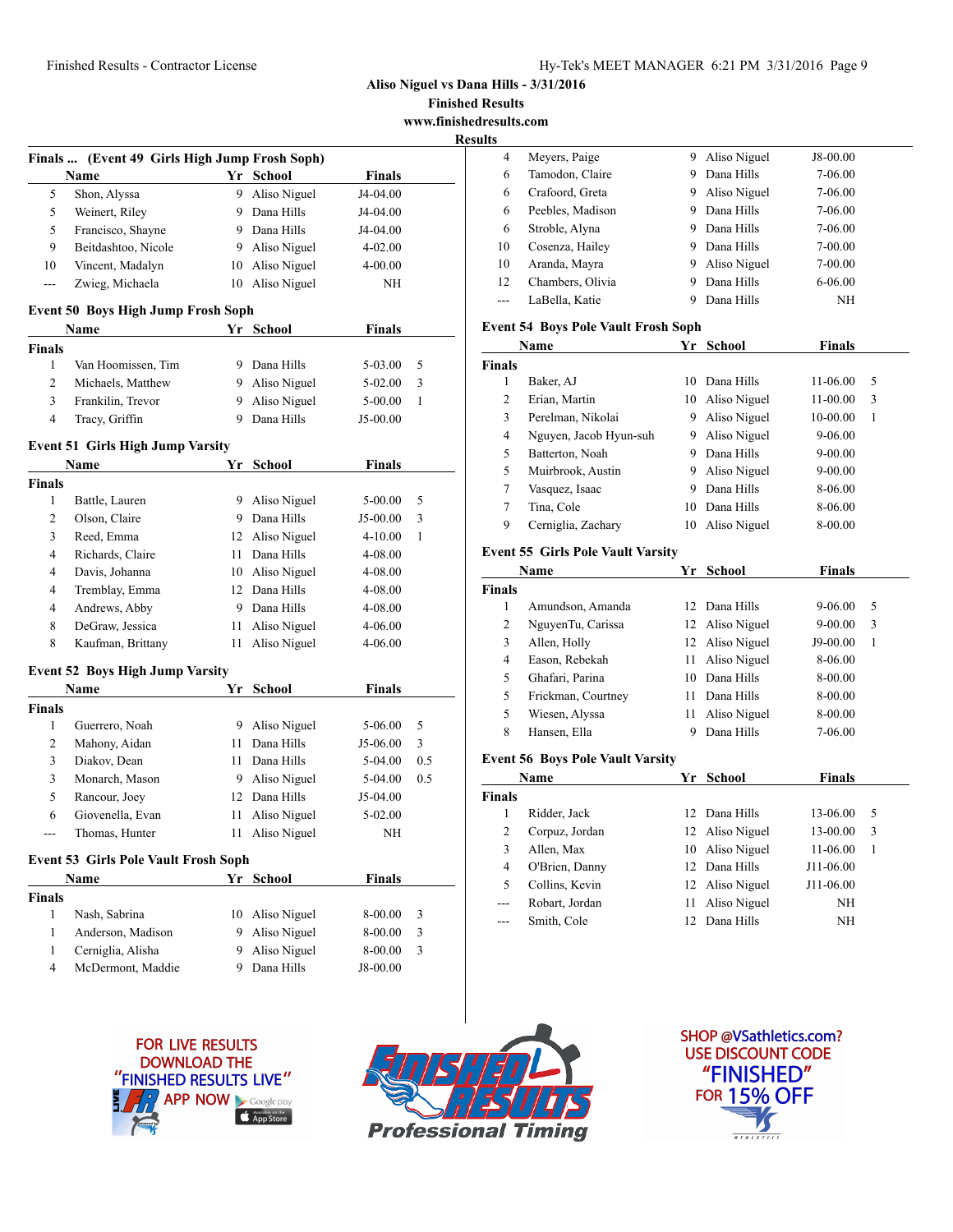**Finished Results**

**www.finishedresults.com**

|                   | <b>Event 57 Girls Shot Put Frosh Soph</b> |    |                                    |                      |   |
|-------------------|-------------------------------------------|----|------------------------------------|----------------------|---|
|                   | Name                                      |    | Yr School                          | <b>Finals</b>        |   |
| <b>Finals</b>     |                                           |    |                                    |                      |   |
| 1                 | McKeon, Audrey                            | 9  | Aliso Niguel                       | 30-07.50             | 5 |
| 2                 | Montgomery, Lexi                          |    | 10 Dana Hills                      | 25-06.75             | 3 |
| 3                 | Kardjiev, Stephanie                       |    | 10 Aliso Niguel                    | 24-10.75             | 1 |
| 4                 | Sabatello, Claire                         |    | 10 Dana Hills                      | 23-03.00             |   |
| 5                 | Taveres, Skylar                           |    | 9 Dana Hills                       | 21-10.25             |   |
| 6                 | McCarter, Stella                          |    | 9 Dana Hills                       | 20-09.75             |   |
| 7                 | Motabar, Nikki                            |    | 9 Dana Hills                       | 19-04.50             |   |
|                   | <b>Event 58 Boys Shot Put Frosh Soph</b>  |    |                                    |                      |   |
|                   | Name                                      | Yr | <b>School</b>                      | <b>Finals</b>        |   |
| <b>Finals</b>     |                                           |    |                                    |                      |   |
| $\mathbf{1}$      | Patton, Aidan                             |    | 9 Dana Hills                       | 40-08.50             | 5 |
| 2                 | Palma, Matt Gabrielle                     |    | 10 Aliso Niguel                    | 36-01.75             | 3 |
| 3                 | Hernandez, Domenic                        |    | 10 Aliso Niguel                    | 35-10.50             | 1 |
| 4                 | Curtis, Riley                             |    | 10 Dana Hills                      | 35-01.00             |   |
| 5                 | Shipley, Christopher                      |    | 10 Aliso Niguel                    | 34-11.00             |   |
| 6                 | Fellenzer, Eric                           |    | 10 Dana Hills                      | 33-09.75             |   |
| 7                 | Molga, Andre                              |    | 10 Dana Hills                      | 33-03.00             |   |
| 8                 | Kott, Mikah                               |    | 10 Dana Hills                      | 33-00.00             |   |
| 9                 | Mancilla, Jerry                           |    | 10 Dana Hills                      | 31-10.50             |   |
| 10                | Bienemann, Jared                          |    | 10 Aliso Niguel                    | 31-09.00             |   |
| 11                | Westfall, Henry                           |    | 9 Aliso Niguel                     | 31-07.00             |   |
| 11                | Barri, Jacob                              | 9  | Dana Hills                         | 31-07.00             |   |
| 13                | Reyes, Derick                             |    | 10 Dana Hills                      | 26-05.00             |   |
|                   | <b>Event 59 Girls Shot Put Varsity</b>    |    |                                    |                      |   |
|                   | Name                                      |    | Yr School                          | <b>Finals</b>        |   |
| <b>Finals</b>     |                                           |    |                                    |                      |   |
| 1                 | Plummer, Kathryn                          | 12 | Aliso Niguel                       | 41-02.50             | 5 |
| 2                 | Ballo, Rosalie                            | 10 | Dana Hills                         | 32-08.50             | 3 |
| 3                 | Mitchell, Maddy                           |    | 9 Dana Hills                       | 30-07.00             | 1 |
| 4<br>5            | Berry, Olivia<br>Harness, JaNee           |    | 12 Aliso Niguel<br>11 Aliso Niguel | 29-09.50             |   |
| 6                 | Clarke, Amanda                            | 9  | Aliso Niguel                       | 29-02.50<br>27-02.00 |   |
| 7                 | Daniels, Maclain                          |    | 10 Dana Hills                      |                      |   |
| 8                 | Perez, Samantha                           |    | 12 Aliso Niguel                    | 23-10.50<br>23-07.00 |   |
| 9                 | Ordonez, Michelle                         | 12 | Aliso Niguel                       |                      |   |
| 10                |                                           | 10 | Dana Hills                         | 23-05.50<br>22-09.50 |   |
|                   | Wilde, Julianne                           |    |                                    |                      |   |
|                   | <b>Event 60 Boys Shot Put Varsity</b>     |    |                                    |                      |   |
|                   | Name                                      | Yr | <b>School</b>                      | <b>Finals</b>        |   |
| <b>Finals</b>     |                                           |    |                                    |                      |   |
| $\mathbf{1}$<br>2 | Rager, Jackson                            | 11 | Dana Hills                         | 46-09.75             | 5 |
|                   | Walker, Jeremy                            | 10 | Aliso Niguel                       | 44-10.50             | 3 |

| ults          |                                               |          |                            |                 |        |  |
|---------------|-----------------------------------------------|----------|----------------------------|-----------------|--------|--|
| 3             | Greene, Barrett                               | 11 -     | Aliso Niguel               | 43-11.50        | 1      |  |
| 4             | Marrazzo, Sam                                 | 11       | Aliso Niguel               | 41-04.50        |        |  |
| 5             | McKhann, Max                                  |          | 10 Dana Hills              | 40-06.00        |        |  |
| 6             | Gonzalez, Seth                                | 11.      | Dana Hills                 | 38-06.50        |        |  |
| 7             | Arizmendi, Christopher                        | 11.      | Dana Hills                 | 37-00.50        |        |  |
| 8             | Justesen, Jake                                | 11       | Dana Hills                 | 36-05.00        |        |  |
| 9             | Stairs, Cameron                               | 11-      | Dana Hills                 | 33-05.00        |        |  |
| 9             | French, Chris                                 | 11 -     | Dana Hills                 | 33-05.00        |        |  |
|               | <b>Event 61 Girls Discus Throw Frosh Soph</b> |          |                            |                 |        |  |
|               | Name                                          |          | Yr School                  | <b>Finals</b>   |        |  |
| <b>Finals</b> |                                               |          |                            |                 |        |  |
| 1             | Fresenius, Drae                               | 9        | Dana Hills                 | 88-10           | 5      |  |
| 2             | Giltner, Amanda                               |          | 10 Dana Hills              | 84-09           | 3      |  |
| 3             | Montgomery, Lexi                              |          | 10 Dana Hills              | 81-00           | 1      |  |
| 4             | Sabatello, Claire                             |          | 10 Dana Hills              | 76-09           |        |  |
| 5             | McKeon, Audrey                                |          | 9 Aliso Niguel             | 68-03           |        |  |
| 6             | Motabar, Nikki                                | 9        | Dana Hills                 | $61-11$         |        |  |
| 7             | Taveres, Skylar                               |          | 9 Dana Hills               | 56-10           |        |  |
| 8             | Kardjiev, Stephanie                           | 10       | Aliso Niguel               | 56-02           |        |  |
| 9             | McCarter, Stella                              | 9.       | Dana Hills                 | 50-08           |        |  |
|               | <b>Event 62 Boys Discus Throw Frosh Soph</b>  |          |                            |                 |        |  |
|               | Name                                          |          | Yr School                  | <b>Finals</b>   |        |  |
| Finals        |                                               |          |                            |                 |        |  |
| 1             | Patton, Aidan                                 |          | 9 Dana Hills               | 109-08          | 5      |  |
| 2             | Fellenzer, Eric                               |          | 10 Dana Hills              | 105-06          | 3      |  |
| 3             | Molga, Andre                                  |          | 10 Dana Hills              | 93-05           | 1      |  |
| 4             | Bienemann, Jared                              |          | 10 Aliso Niguel            | 90-01           |        |  |
| 5             | Palma, Matt Gabrielle                         |          | 10 Aliso Niguel            | 89-01           |        |  |
| 6             | Mancilla, Jerry                               |          | 10 Dana Hills              | 88-01           |        |  |
| 7             | Westfall, Henry                               |          | 9 Aliso Niguel             | 83-02           |        |  |
| 8             | Hernandez, Domenic                            | 10       | Aliso Niguel               | 80-09           |        |  |
| 9             | Shipley, Christopher                          |          | 10 Aliso Niguel            | 78-05           |        |  |
| 10            | Mangels, Mikey                                | 9.       | Aliso Niguel               | 72-11           |        |  |
| 11            | Kott, Mikah                                   | 10       | Dana Hills                 | 71-07           |        |  |
| 12            | Barri, Jacob                                  | 9        | Dana Hills                 | 67-10           |        |  |
| 13            | Curtis, Riley                                 | 10       | Dana Hills                 | 67-03           |        |  |
| 14            | Peltier, Reise                                | 9        | Aliso Niguel               | 64-09           |        |  |
| 15            | Reyes, Derick                                 | 10       | Dana Hills                 | 59-05           |        |  |
|               |                                               |          |                            |                 |        |  |
|               |                                               |          |                            |                 |        |  |
|               | <b>Event 63 Girls Discus Throw Varsity</b>    |          |                            |                 |        |  |
|               | Name                                          |          | Yr School                  | <b>Finals</b>   |        |  |
| Finals        |                                               |          |                            |                 |        |  |
| 1<br>2        | Ballo, Rosalie<br>Harness, JaNee              | 10<br>11 | Dana Hills<br>Aliso Niguel | 116-02<br>97-07 | 5<br>3 |  |

 Daniels, Maclain 10 Dana Hills 97-06 1 Wilde, Julianne 10 Dana Hills 95-05